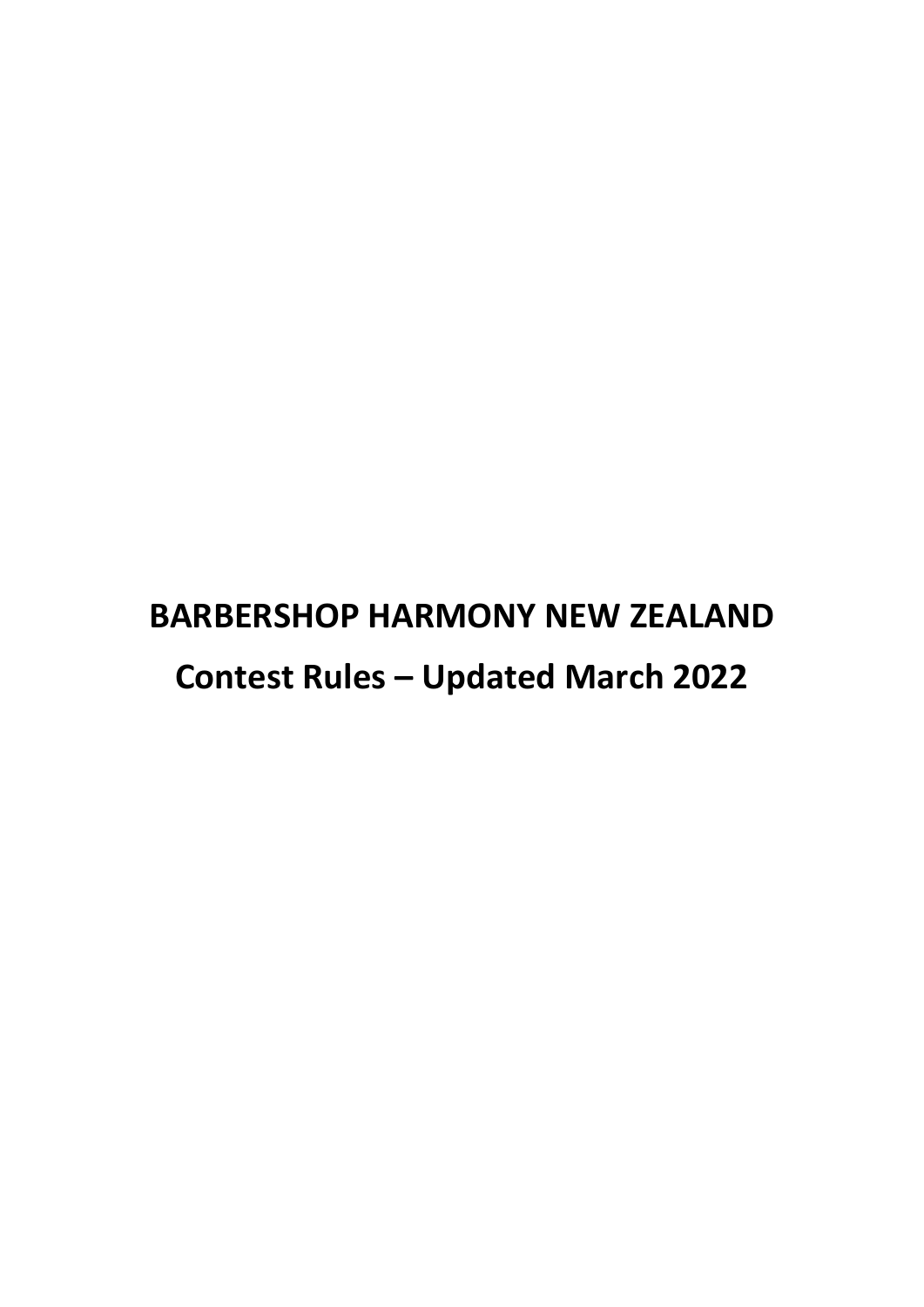| A. BHNZ Quartet and Chorus Contests and BHNZ International Preliminary Contest  6 |  |
|-----------------------------------------------------------------------------------|--|
|                                                                                   |  |
|                                                                                   |  |
|                                                                                   |  |
|                                                                                   |  |
|                                                                                   |  |
|                                                                                   |  |
|                                                                                   |  |
|                                                                                   |  |
|                                                                                   |  |
|                                                                                   |  |
|                                                                                   |  |
|                                                                                   |  |

## **CONTENTS**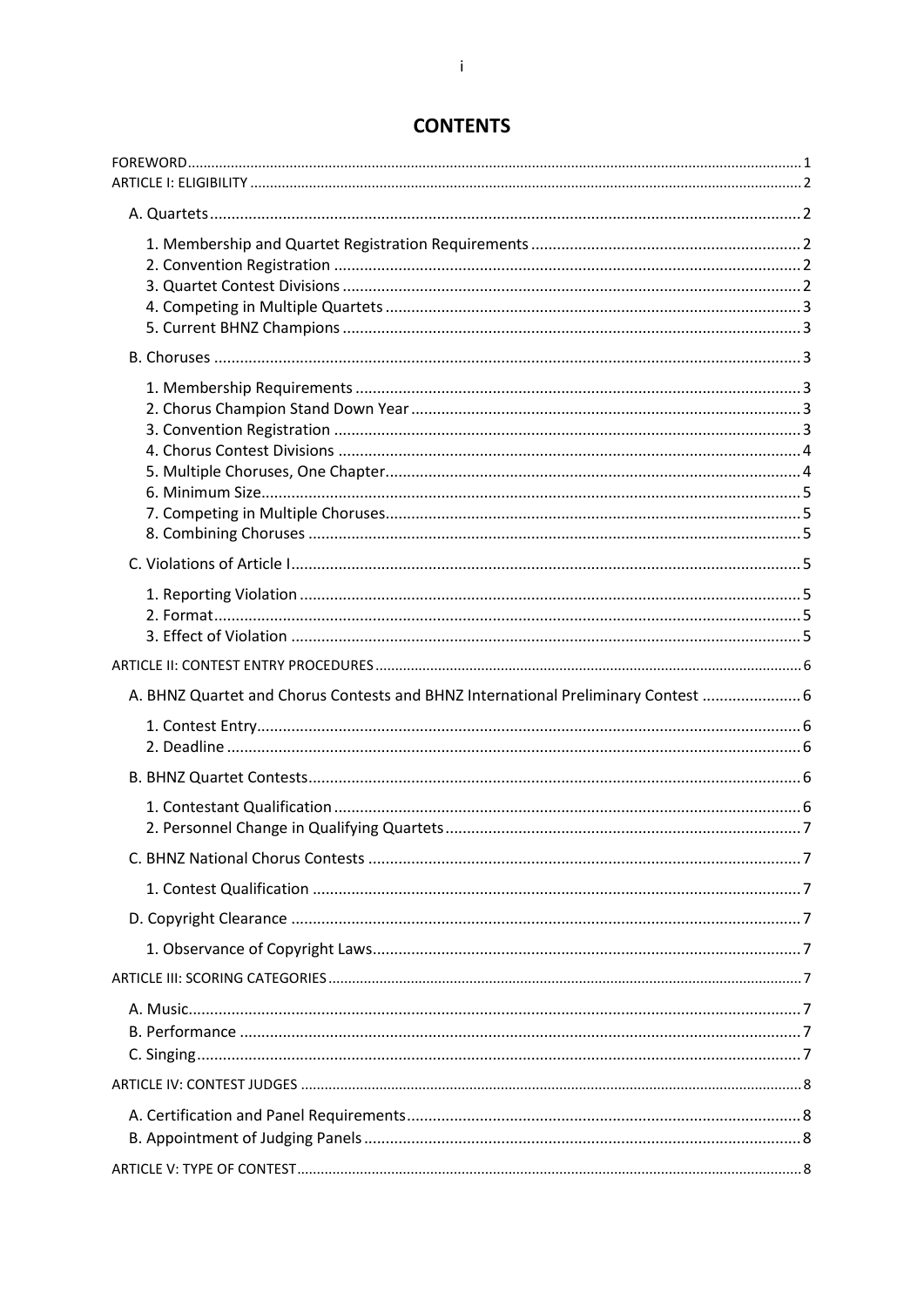| C. National Open, Men's, Mixed, Women's and International Preliminary Quartet Contests 9 |  |
|------------------------------------------------------------------------------------------|--|
|                                                                                          |  |
|                                                                                          |  |
|                                                                                          |  |
|                                                                                          |  |
|                                                                                          |  |
|                                                                                          |  |
|                                                                                          |  |
|                                                                                          |  |
|                                                                                          |  |
|                                                                                          |  |
|                                                                                          |  |
|                                                                                          |  |
|                                                                                          |  |
|                                                                                          |  |
|                                                                                          |  |
|                                                                                          |  |
|                                                                                          |  |
|                                                                                          |  |
|                                                                                          |  |
|                                                                                          |  |
|                                                                                          |  |
|                                                                                          |  |
|                                                                                          |  |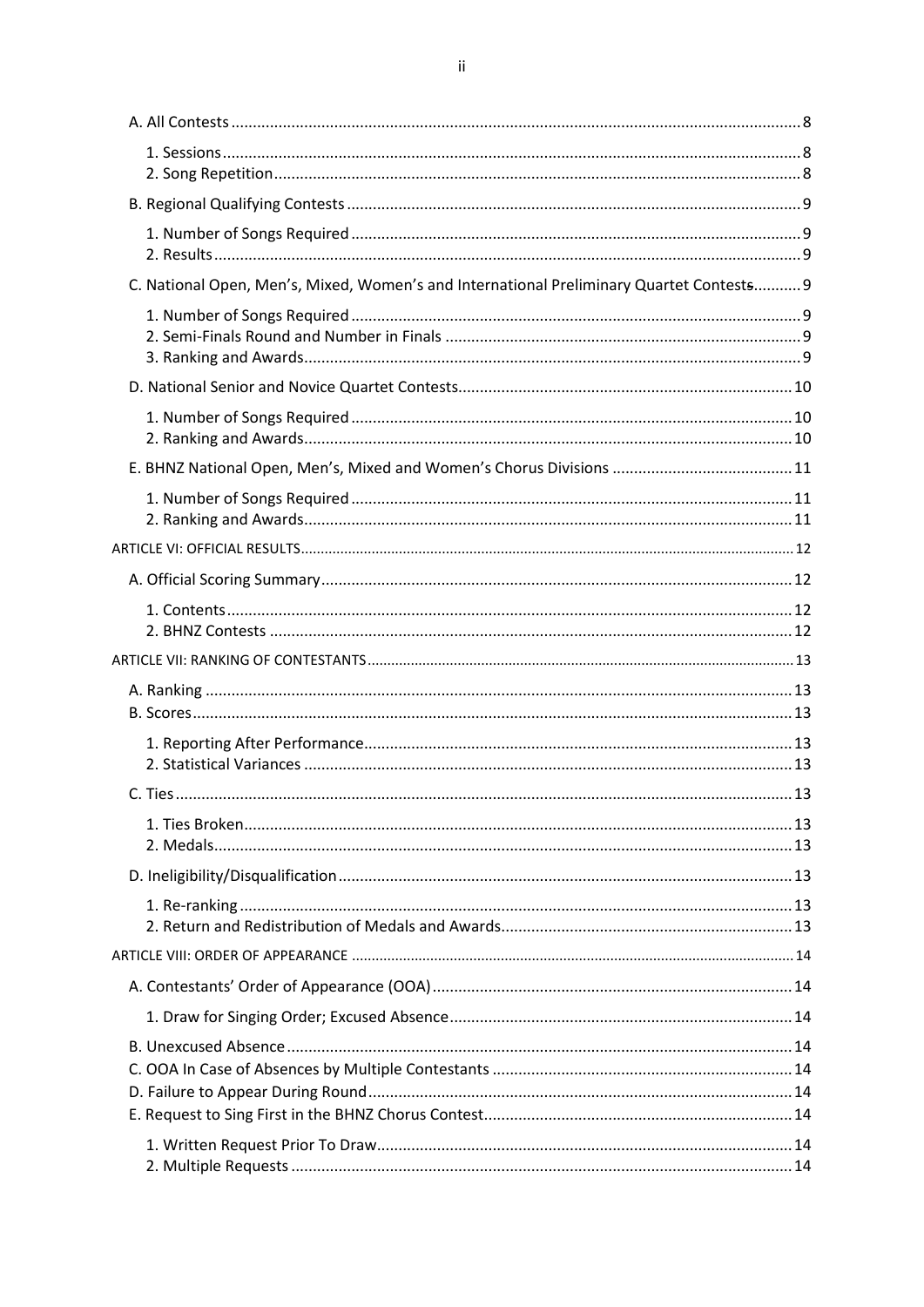Enquiries about these Contest Rules should be addressed to the Chairperson of the BHNZ Contest and Judging Committee, Michael Markham (Email: michael@kendons.co.nz; Mobile: 0276623766)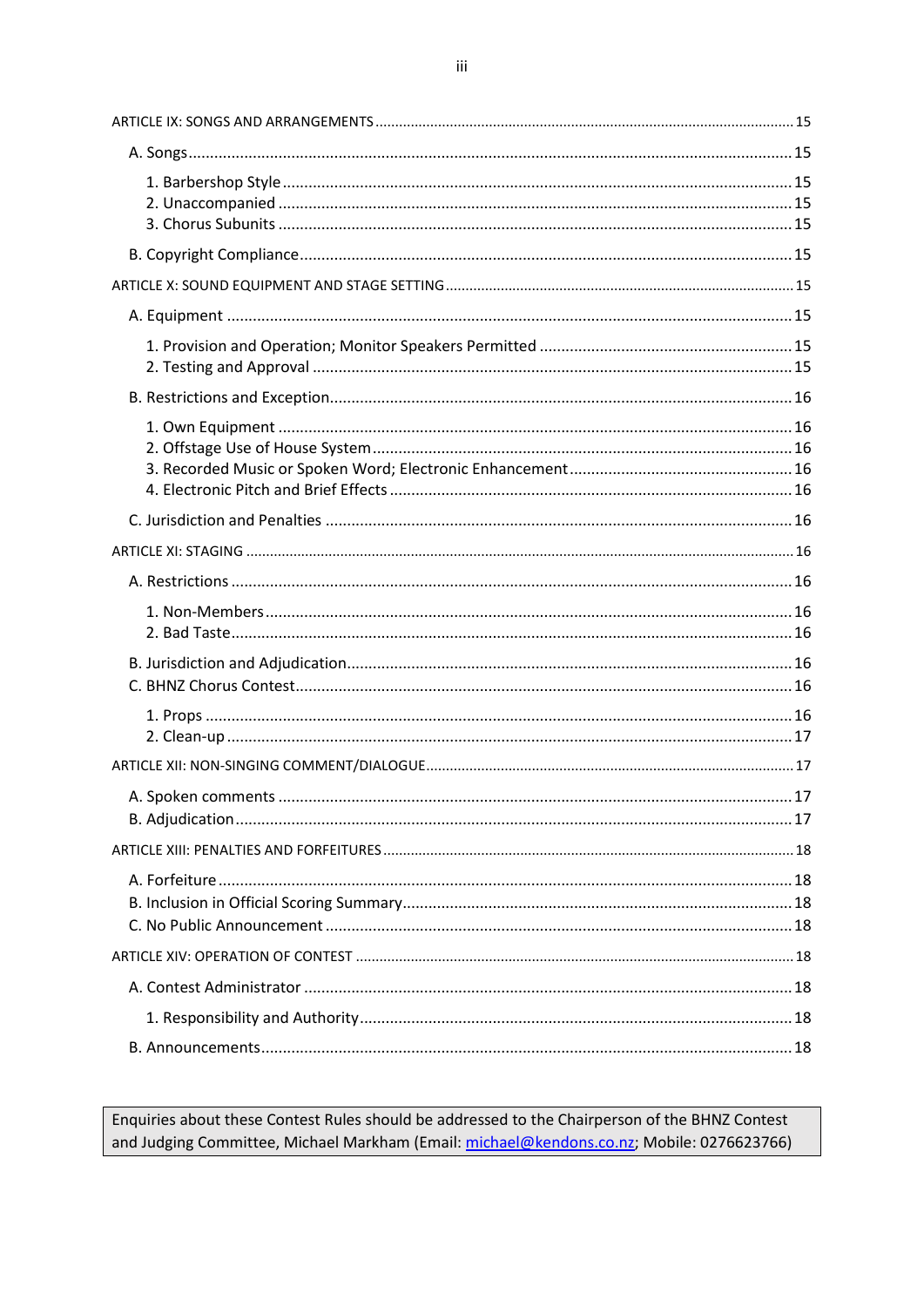#### **FOREWORD**

<span id="page-4-0"></span>These rules apply to all quartet and chorus contests at the Regional and National levels in Barbershop Harmony New Zealand (BHNZ). These rules are BHNZ specific and supplement the Barbershop Harmony Society (BHS) Contest Rules under which BHNZ contests are conducted. The BHS Contest Rules should be consulted in case of issues or concerns not addressed within.

Any requests for exception to any of the following rules on eligibility must be made to the BHNZ Contest and Judging Committee (C & J) through its Chairperson. The final decision will be agreed by the board of BHNZ and relayed back to the initiator through the Chairperson of the BHNZ Contest and Judging Committee.

## **Gender Identity**

Ensembles are classified by the individual member's self-identification in the BHNZ Member Centre database.

## **Quartet**

*Men's*: consists only of members who identify themselves as male.

*Women's*: consists only of members who identify themselves as female.

*Mixed Harmony*: consists of members who identify as a combination of gender identities that are not all-male or all-female.

## **Chorus**

*Men's*: all singers identify themselves as male. The gender identity of the director is not relevant. *Women's*: all singers identify themselves as female. The gender identity of the director is not relevant.

*Mixed Harmony*: consists of a combination of two or more gender identities, with a maximum of 75% of any one gender identity.

Regional Quartet competitions shall be held, where possible, in conjunction with regional Harmony Education Aotearoa (HEA) workshops for the purpose of qualifying for any of the National Quartet competitions. The National Quartet competitions shall be held in conjunction with the BHNZ National Convention and shall consist of up to seven separate contest divisions:

- **a.** Open Quartet
- **b.** Men's Quartet
- **c.** Senior Quartet
- **d.** Novice Quartet
- **e.** Mixed Quartet
- **f.** Women's Quartet
- **g.** International Preliminary Contest

The National Chorus competitions shall be held in Conjunction with the BHNZ National Convention and consist of up to five separate contest divisions:

- **a.** Open Chorus
- **b.** Men's Chorus
- **c.** Small Chapter Chorus
- **d.** Mixed Chorus
- **e.** Women's Chorus

All questions regarding eligibility or qualification for the BHS International Competitions should be referred to the current Alliance Agreement and Memorandum of Understanding between BHNZ and BHS.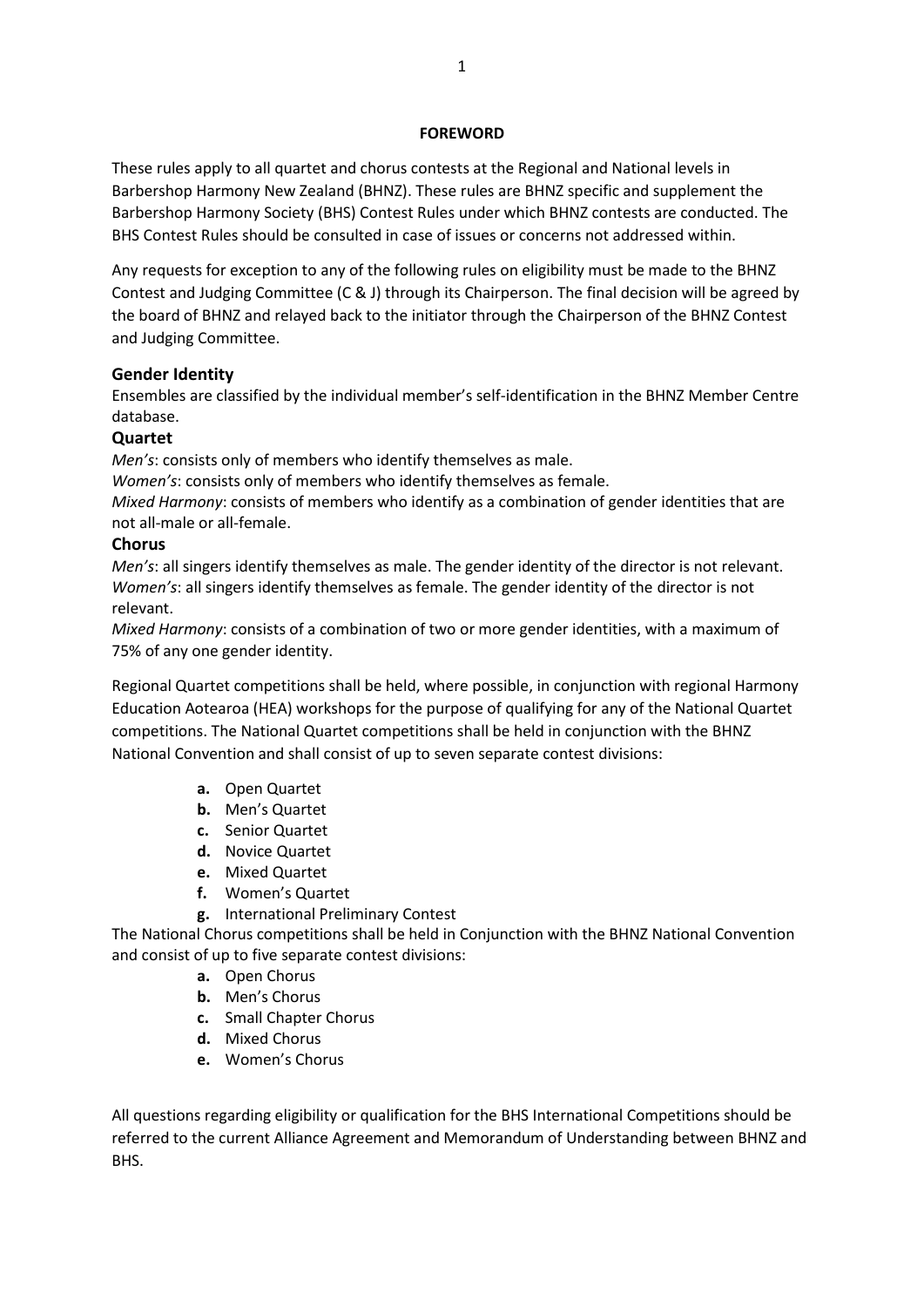#### <span id="page-5-0"></span>**ARTICLE I: ELIGIBILITY**

#### <span id="page-5-1"></span>**A. Quartets**

- <span id="page-5-2"></span>1. Membership and Quartet Registration Requirements
	- a. BHNZ and Chapter:

All members of competing quartets must be members in good standing of BHNZ as defined in Article 14 of the BHNZ Constitutional Rules.

b. Quartet Registration:

To be eligible for competition, a quartet must be registered with the BHNZ. A quartet whose registration is not current and up to date will be considered ineligible for competition.

<span id="page-5-3"></span>2. Convention Registration

Each competing quartet member shall hold a registration for the convention at which the competition is held.

<span id="page-5-4"></span>3. Quartet Contest Divisions

Any quartet that has met the eligibility requirements (See article II B. 1. below) is eligible to compete in one or more of the BHNZ Quartet Contests as listed below.

a. Open Quartet

Any quartet regardless of classification.

b. Men's Quartet

A quartet where all four members identify as male.

c. Senior Quartet

Any quartet all of whose members are aged 55 or older and the sum of whose ages equals or exceeds 240 years as of the day of the BHNZ Seniors Quartet contest.

d. Novice Quartet

Any quartet in which at least three members have not previously sung in a National Quartet competition of any Barbershop Harmony organisation.

e. Mixed Quartet

A quartet that consists of members who identify as a combination of gender identities that are not all-male or all-female.

f. Women's Quartet

A quartet where all four members identify as female.

g. International Preliminary

Any quartet which has qualified for the BHNZ National Quartet Competition is eligible to compete in the International Preliminary.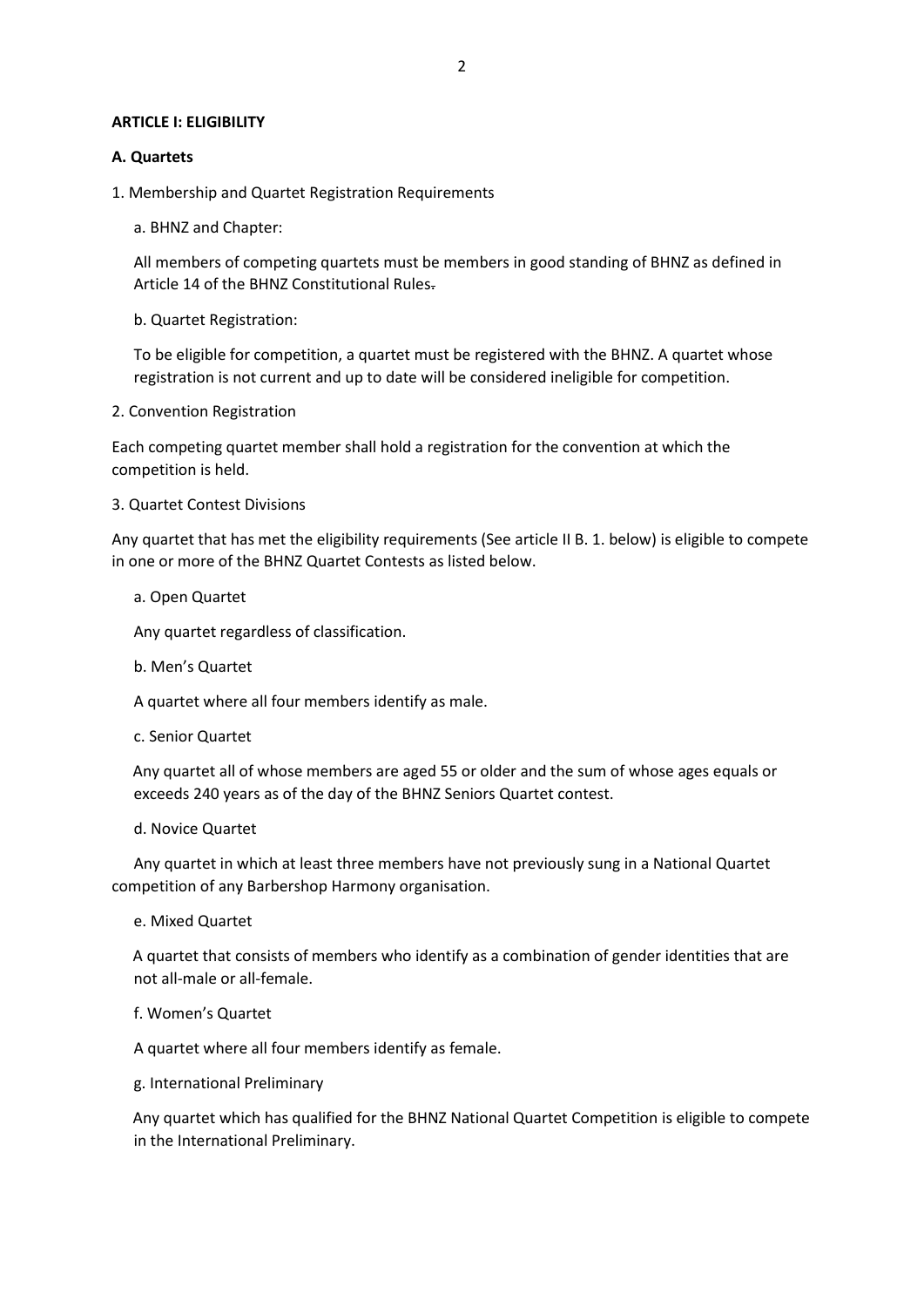## h. Visitor Quartets

*a. Request*: Under normal circumstances, quartets are expected to compete in their home associations. In exceptional circumstances, a quartet from another association may request to perform for score, experience and/or evaluation in a BHNZ competition.

*b. Action*: Such requests by quartets to perform in an association other than their own must have unanimous approval by the BHNZ Contest & Judging Chairperson and President and the home association's representative for Contest and Judging and President.

*c. Deadline*: This request, including an indication of scoring level, must be submitted at least 60 days prior to the contest for which entry is desired.

*d. Eligibility*: A Visitor Quartet must meet the contest eligibility requirements of their own organisation.

*e. Awards*: A Visitor Quartet is not eligible to compete for any BHNZ award.

## <span id="page-6-0"></span>4. Competing in Multiple Quartets

In the International Preliminary contest, a member may compete with only one quartet, regardless of the number of quartets or organisations to which they belong. However, a member may compete in multiple quartets in any other BHNZ quartet contest. It should be noted, however, that no two quartets competing in the same Contest Division may have more than two members in common, regardless of the parts being sung.

## <span id="page-6-1"></span>5. Current BHNZ Champions

The current BHNZ National Open Quartet Champion must stand down for a year and so is not eligible to compete for the next year's BHNZ Quartet Championship in any Division. However, should the current Open Champion wish to attempt to qualify for the BHS International Quartet Contest, they may enter the International Preliminary Contest.

## <span id="page-6-2"></span>**B. Choruses**

## <span id="page-6-3"></span>1. Membership Requirements

All members of competing choruses, including directors, must be members in good standing of the BHNZ and a member of each chapter they choose to represent in competition. Chapters represented in BHNZ chorus contests must be chapters in good standing of BHNZ as defined in the BHNZ Constitutional Rules.

## <span id="page-6-4"></span>2. Chorus Champion Stand Down Year

The current BHNZ National Open Chorus Champion must stand down for a year and so is not eligible to compete for the next year's BHNZ Chorus Championship in any Division. However, they may perform in the competition for "Evaluation Only', preferably immediately following the last official contestant as part of their "swan song" performance. Choruses performing for Evaluation Only will receive a score, but not be ranked as part of the BHNZ competition.

## <span id="page-6-5"></span>3. Convention Registration

Each and every competing (singing on stage) member of a chorus, including the director, shall hold a registration for the convention at which the competition is held.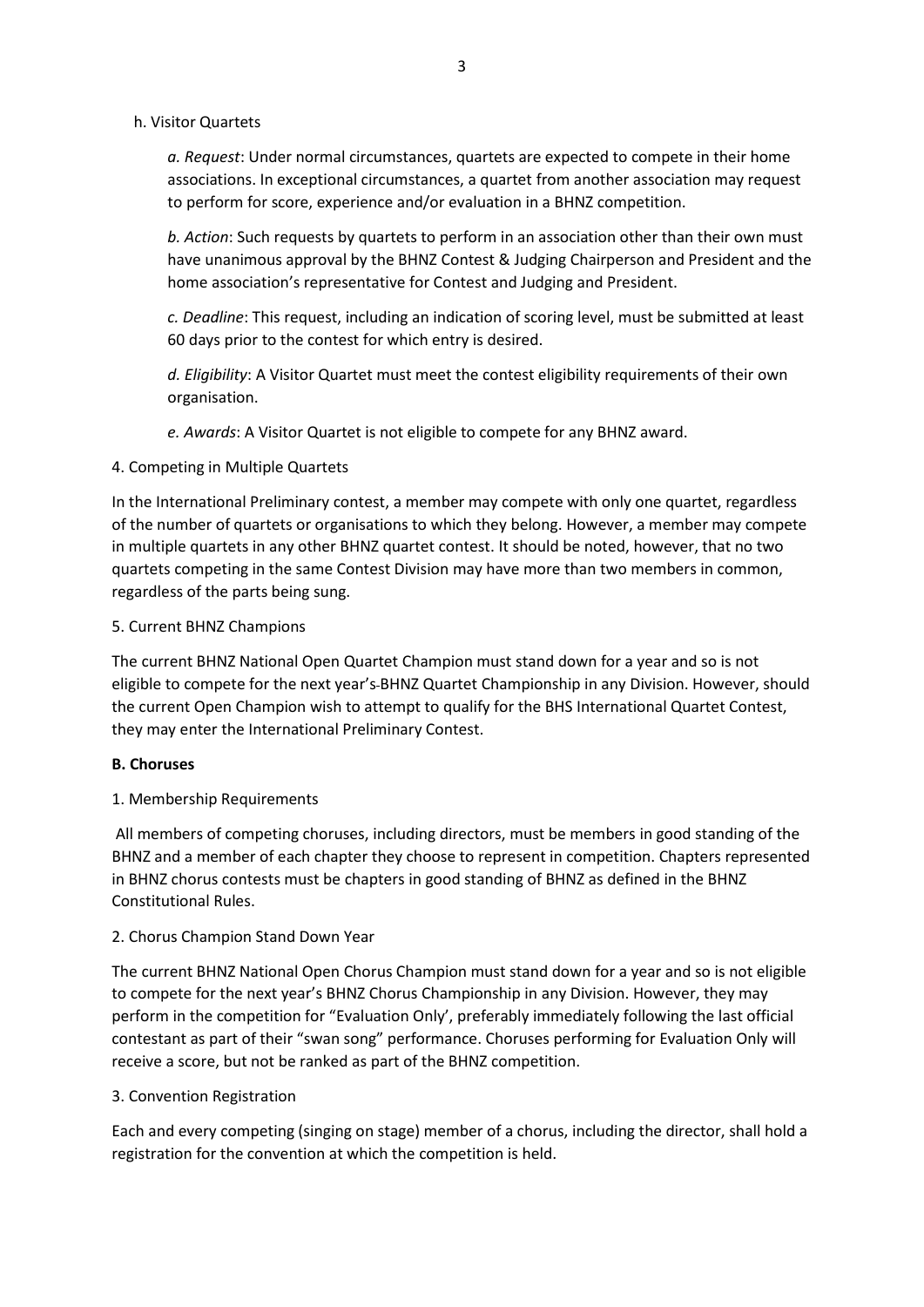#### <span id="page-7-0"></span>4. Chorus Contest Divisions

Any chorus that has met the eligibility requirements (See article II C. 1. below) is eligible to compete in one or more of the BHNZ Chorus Contests as listed below.

### a. Open Chorus

Any chorus regardless of classification.

## b. Men's Chorus

A chorus where all members identify as male (excluding the Director, who may identify as Male, Female or Non-Binary).

## c. Mixed Chorus

A chorus where membership consists of a combination of two or more gender identities, with a maximum of 75% of any one gender identity.

#### d. Women's Chorus

A chorus where all members identify as female (excluding the Director, who may identify as Male, Female or Non-Binary).

## e. Small Chapter Chorus

Any chorus representing a Chapter that has no more than 25 members regardless of classification.

## f. Visitor Chorus

*a. Request*: Under normal circumstances, choruses are expected to compete in their home associations. In exceptional circumstances, a chorus from another association may request to perform for score, experience and/or evaluation in a BHNZ Competition. Should the request be made by a BHS chorus for the purpose of consideration for the BHS International Chorus Contest, then BHS rules apply.

*b. Action*: Such requests by choruses to compete in an association other than their own must be unanimously approved by the BHNZ C&J Chairperson and President, and the home association's representative for contest and judging and President.

*c. Deadline*: The request shall be received at least 60 days prior to the contest for which entry is desired.

*d. Awards*: A Visitor Chorus is not eligible to compete for any BHNZ awards.

## <span id="page-7-1"></span>5. Multiple Choruses, One Chapter.

Chapters may enter more than one chorus in any BHNZ Chorus Contest. To be clear, a chapter may, for instance, enter a chorus in the Men's contest and one in the Mixed contest of the same competition, or 2 (two) choruses in the same contest. However, to maintain fairness, one chorus may not be comprised of more than 75% of the same members on stage as another chorus from the same chapter competing in the same contest. In that case, the percentage threshold is calculated against the smaller chorus.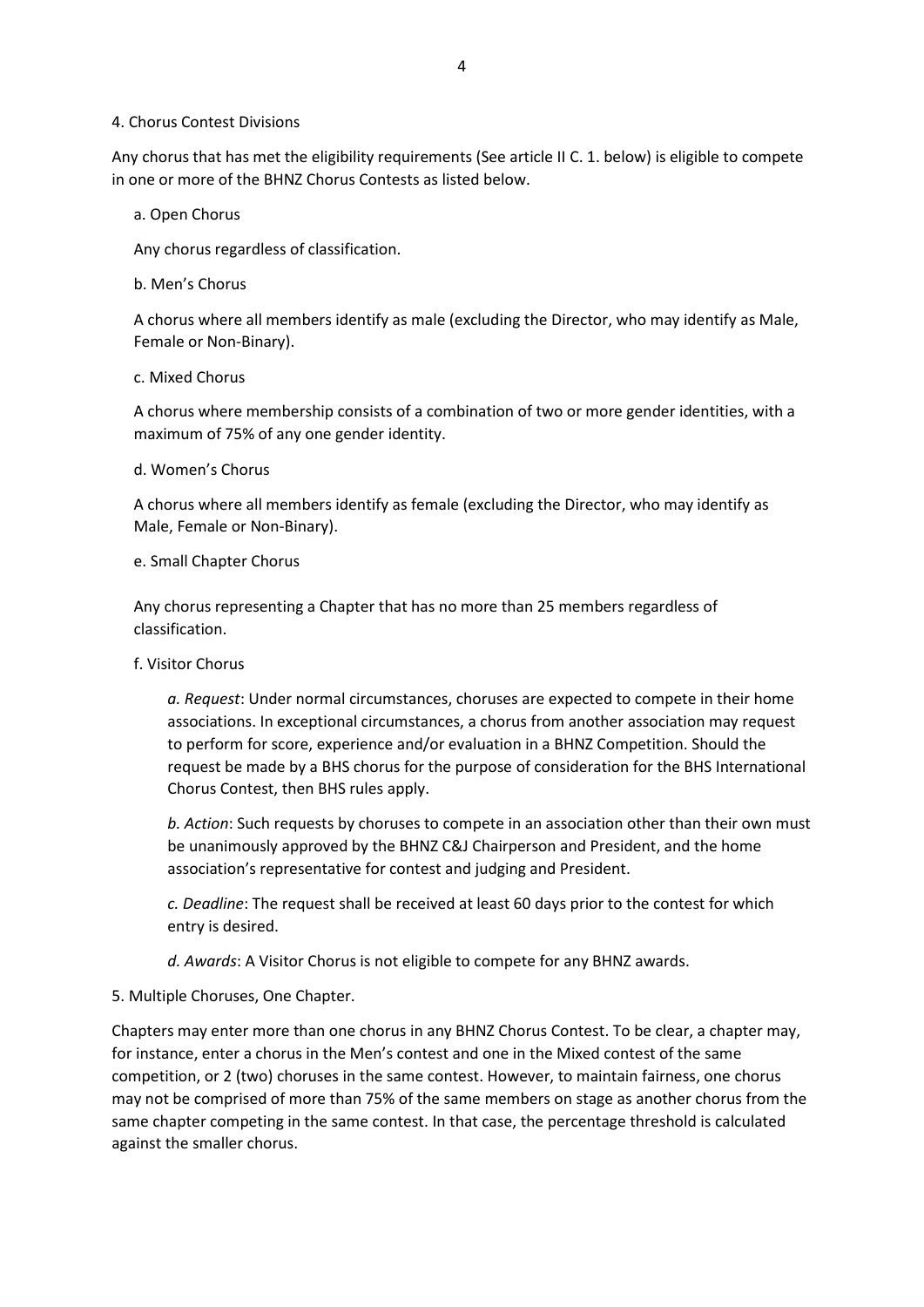### <span id="page-8-0"></span>6. Minimum Size.

A chorus shall contain a minimum of 9 (nine) persons, not including the director.

<span id="page-8-1"></span>7. Competing in Multiple Choruses

A member may participate, either as director or singer, with more than one chorus in any contest, providing the membership requirements in Article I.B.1 above are met.

## <span id="page-8-2"></span>8. Combining Choruses

a. If two choruses choose to combine for the purposes of competition, they must meet the eligibility requirements (See Article I. B.1) and perform as members of one of the existing chapters only.

b. Where a chapter is unable to meet the requirements to enter the chorus competition (does not meet minimum number of members or parts required) they may combine with another chapter providing the eligibility requirements are met (See Article I. B.1). However, on written application, the requirement for Dual Membership may be waived at the discretion of the BHNZ Board.

## <span id="page-8-3"></span>**C. Violations of Article I**

## <span id="page-8-4"></span>1. Reporting Violation

Suspected violations of Article I shall be reported to the BHNZ C&J Chairperson within 10 days after discovery of the suspected violation and, in any event, no later than 30 days after the competition conclusion. All such reports must be signed and should include all available documentation in order to assist with the investigation and decision.

## <span id="page-8-5"></span>2. Format

All notices and rulings with respect to Article I violations must be in writing (which may include electronic transmissions) and shall be deemed to have been given

(a) upon personal delivery, or

(b) if given by electronic transmission, when received and acknowledged. The party receiving an electronic notice or ruling shall immediately acknowledge receipt.

## <span id="page-8-6"></span>3. Effect of Violation

Quartets and choruses found in violation of Article I.A or Article I.B, respectively, are ineligible and will not be included in the final official scoring summary for that contest. A revised scoring summary will be published if necessary.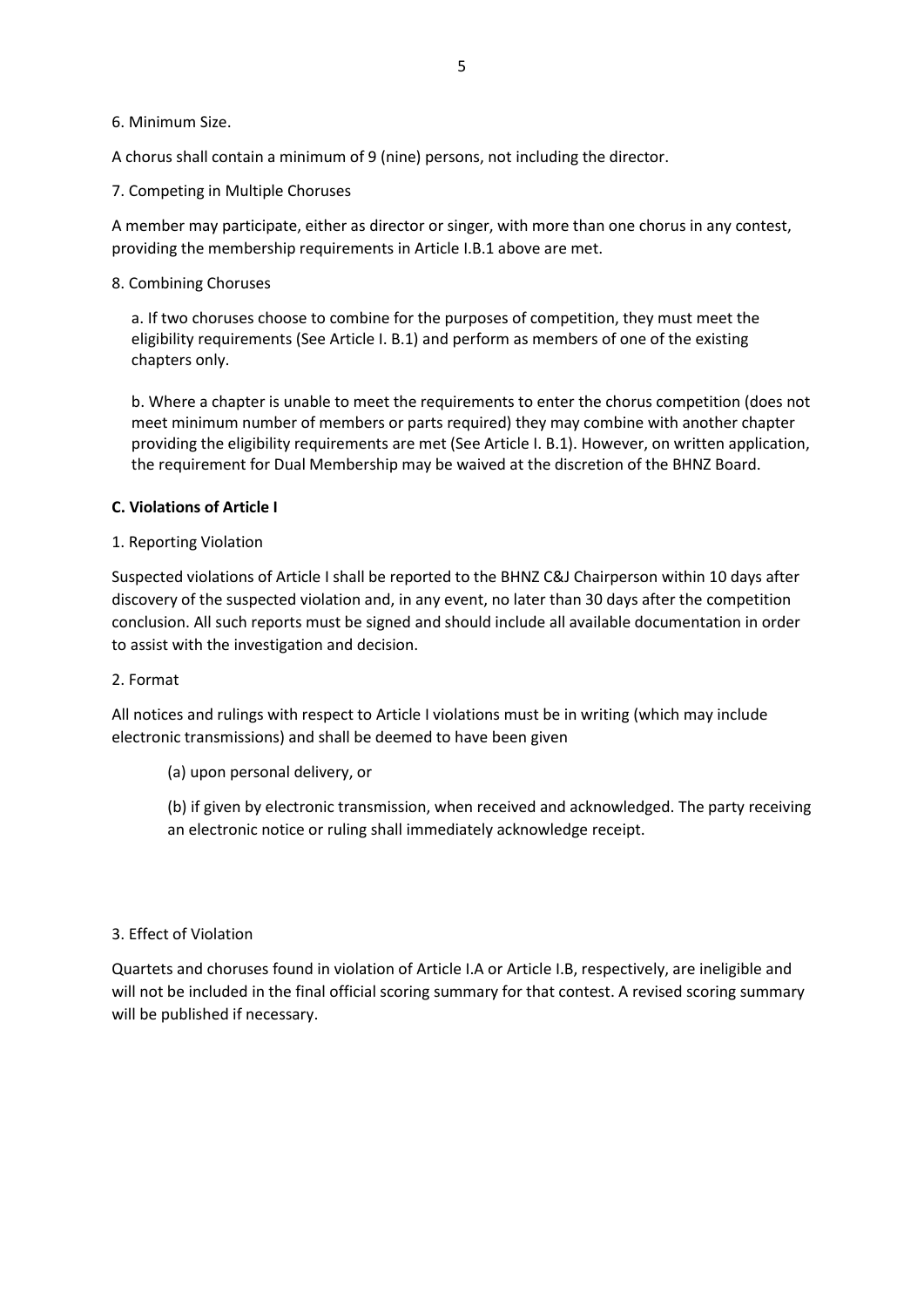### <span id="page-9-0"></span>**ARTICLE II: CONTEST ENTRY PROCEDURES**

## <span id="page-9-1"></span>**A. BHNZ Quartet and Chorus Contests and BHNZ International Preliminary Contest**

## <span id="page-9-2"></span>1. Contest Entry

Contest Entry Forms (physical or electronic) will be made available to all eligible contestants by the C&J Committee at least 45 days prior to the Regional Qualification Contests and 90 days prior to BHNZ National Contests. This applies to Video Submissions as well as they are considered part of the Regional Qualification Contests.

#### <span id="page-9-3"></span>2. Deadline

Completed contest entry forms must be received by the C&J Chairperson no later than 15 days prior to Regional Qualification Contests and 60 days prior to the BHNZ National Contests. However, the C&J Committee may, at their discretion, accept late entries with good cause no later than 7 days prior to Regional Contests and 15 days prior to the BHNZ National Contests.

#### <span id="page-9-4"></span>**B. BHNZ Quartet Contests**

#### <span id="page-9-5"></span>1. Contestant Qualification

a. Regional Qualification

Quartets wishing to qualify for BHNZ National Competition may do so by competing in a Regional Qualification Contest. Regional Contests are to be judged by a single panel of Australasian Guild of Barbershop Judges (AGBJ) or Barbershop Harmony Society (BHS) certified judges or a mixture of both BHS and AGBJ certified judges.

#### b. Video Assessment

If a quartet is unable to participate in Regional Qualification as described in Article II.B.1.a above, a video recording may be submitted for assessment. Video submissions shall commence on 1 March and will end at midnight of the day following the last Regional Qualification. Videos are to be submitted in accordance with the Guidelines for Video Assessment attached to these rules. (See Appendix A – Video Qualification attached) The video will be assessed by a panel of AGBJ certified judges. Under no circumstance shall a quartet which competed in a Regional Qualification Contest and failed to qualify be permitted to attempt to qualify under this clause in the same year. Quartets achieving the qualifying score will be eligible to enter the National Competition and all quartets will be notified of their scores as in other Regional Contests.

#### c. Qualifying Score

In all circumstances, to be eligible to compete in the BHNZ National Quartet Competitions, all quartets must have earned a minimum average score in a Regional Contest or Video Assessment. The minimum score is determined by the BHNZ Board upon recommendation by the C&J Committee. That score is currently an average of 60 or higher.

d. Should a minimum of two quartets of any Contest Division not qualify to compete at the National Contest, there will be no National Contest in that Division and no National Champion will be declared for that division.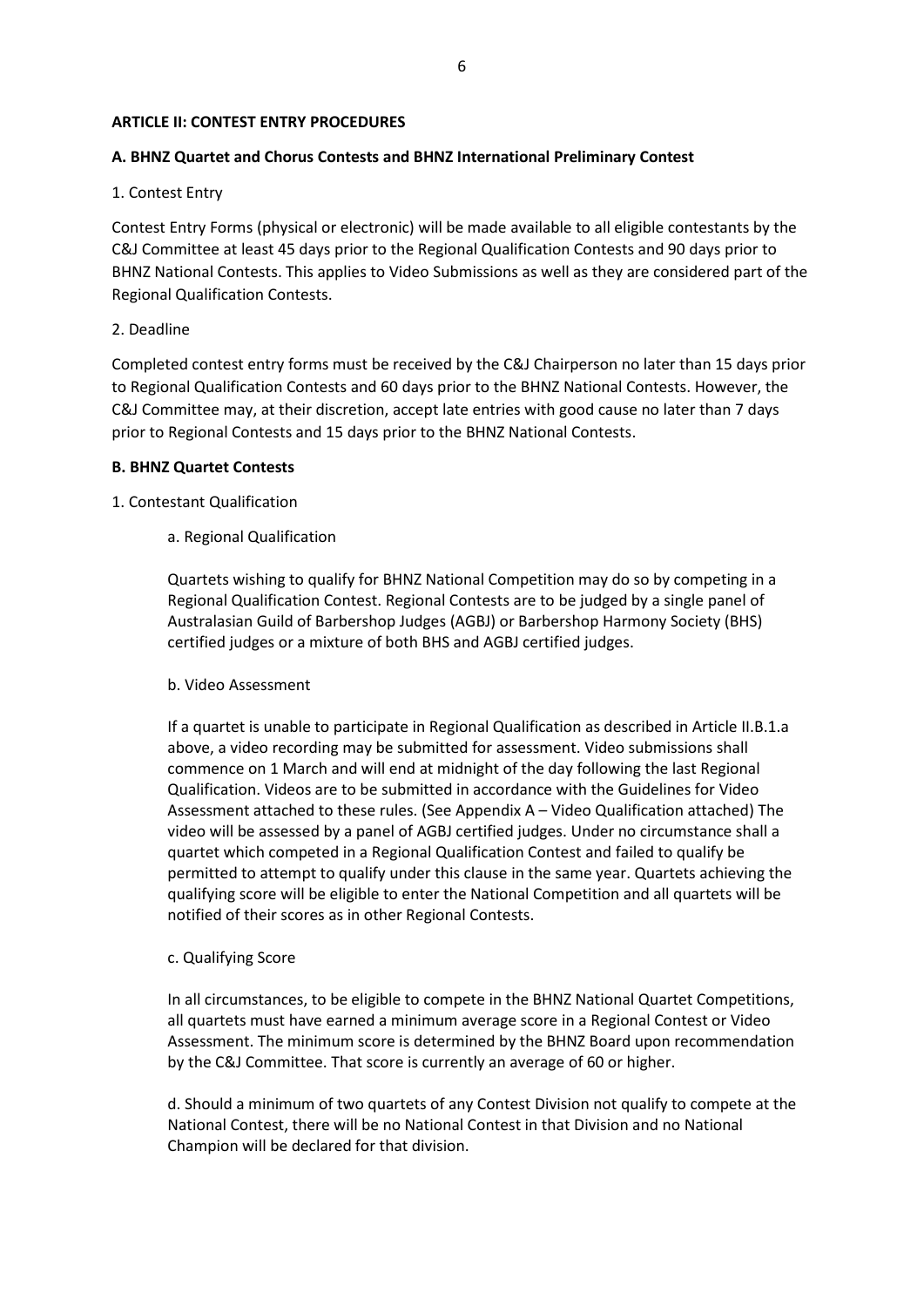<span id="page-10-0"></span>2. Personnel Change in Qualifying Quartets

a. After qualifying for the BHNZ National Competition as in Article II. B.1 above, a quartet may replace up to one member and still be eligible to compete at the national competition. If two or more personnel changes should occur in a qualifying quartet between qualifying and the national competition, that quartet becomes ineligible to compete. BHNZ must be notified of the change in personnel so the Quartet Register can be updated.

## <span id="page-10-1"></span>**C. BHNZ National Chorus Contests**

<span id="page-10-2"></span>1. Contest Qualification

Each chapter in good standing with the BHNZ is invited to send one or more representative chorus(es) to the BHNZ National Chorus contest provided eligibility requirements are met. (See Article I. B. above)

## <span id="page-10-3"></span>**D. Copyright Clearance**

<span id="page-10-4"></span>1. Observance of Copyright Laws

All contestants are required to observe the copyright laws in the acquisition, arranging and learning of songs and arrangements. Any contestant intending to compete at any BHS International competition will be required to comply with BHS Copyright rules (See Article II. G. in the BHS Contest Rules).

## <span id="page-10-5"></span>**ARTICLE III: SCORING CATEGORIES**

Each scoring judge awards a score from 1 to 100 for each song. All contestants will be judged in the three scoring categories:

## <span id="page-10-6"></span>**A. Music**

The Music judge evaluates the song and arrangement, as performed. The judge adjudicates the musical elements in the performance: melody, harmony, range and tessitura, tempo and rhythm and meter, construction and form, and embellishments. The judge judges how well the musical elements of the performance establish a theme and the degree to which the performance demonstrates an artistic sensitivity to that theme. The judge adjudicates the degree to which the musical elements of the song and arrangement display the hallmarks of the barbershop style.

## <span id="page-10-7"></span>**B. Performance**

The Performance judge evaluates how effectively a performer brings the song to life; that is, the believability of the theme in its musical and visual setting. The judge responds to both the vocal and visual aspects of the performance, but the judge principally evaluates the interaction of those aspects as they work together to create the image of the song. The judge adjudicates the quality and appropriateness of the overall effect. The Performance judge evaluates everything about the performance that contributes to emotional impact upon the audience.

## <span id="page-10-8"></span>**C. Singing**

The Singing judge evaluates the degree to which the performer achieves artistic singing in the barbershop style. Artistic singing is accomplished through precise intonation, a high degree of vocal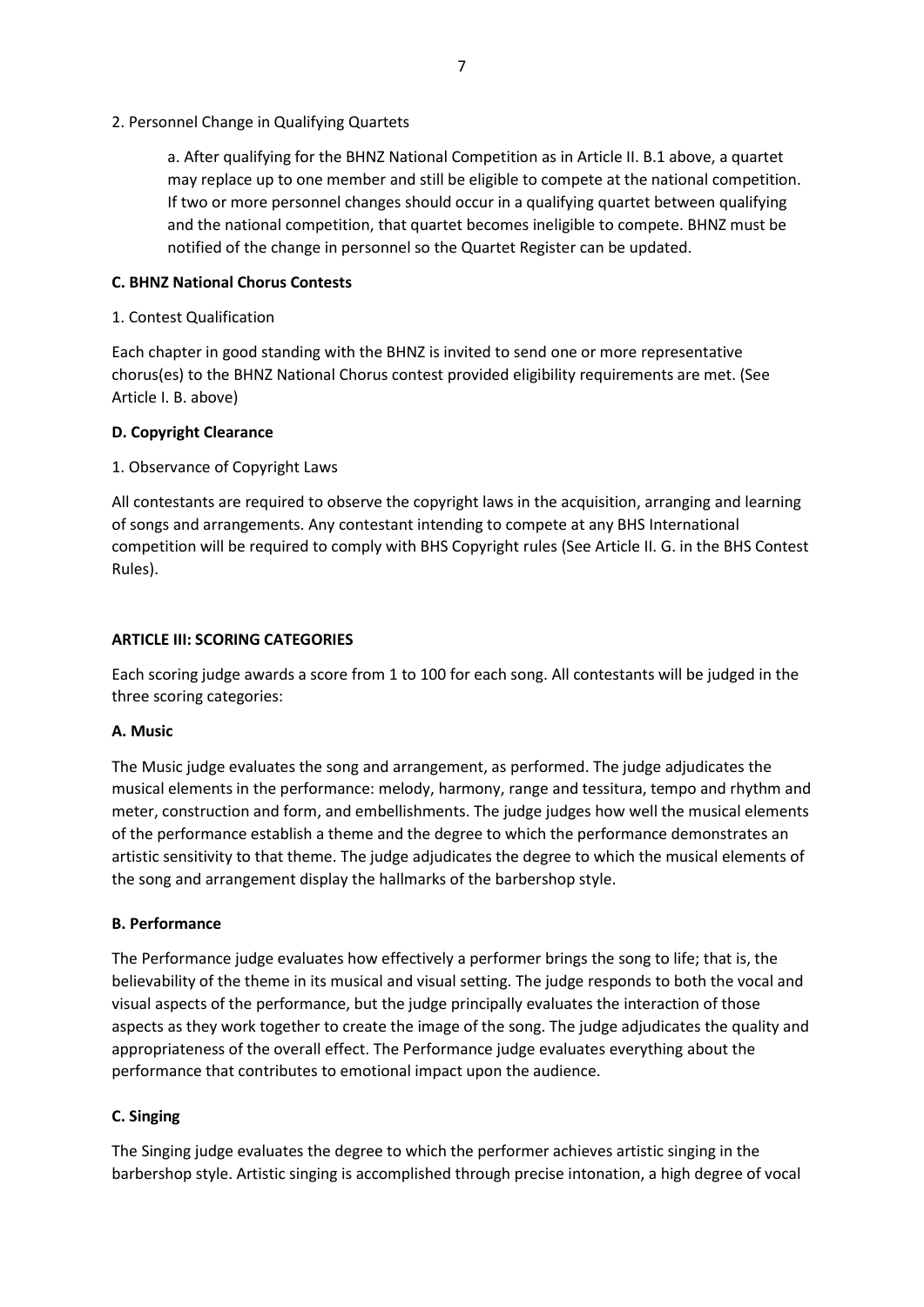skill and appropriate vocal expression, and a high level of unity and consistency within the ensemble. Mastering these elements creates a fullness and expansion of sound, and when combined with expressive vocal skills will convey a feeling of genuine emotion to support the message of the song.

## <span id="page-11-0"></span>**ARTICLE IV: CONTEST JUDGES**

## <span id="page-11-1"></span>**A. Certification and Panel Requirements**

Judges (scoring judges and Contest Administrators) are certified by the Australasian Guild of Barbershop Judges, through its Chairperson, in their respective categories in accordance with their qualifications to judge one of the three scoring categories or to serve as a Contest Administrator. It is the duty of the BHNZ Contest and Judging Committee, through its Chairperson, to provide an official register of AGBJ certified and candidate scoring judges and Contest Administrators.

1. For BHNZ Regional Contests, a single panel of AGBJ Certified Judges shall be seated. The panel will include a Contest Administrator and one scoring judge from each category (Music, Singing and Performance). For clarity, a BHS certified judge is eligible to score a BHNZ Regional Contest, but it is not envisaged that this would occur.

2. For BHNZ National Competitions, at least a double panel of AGBJ and/or BHS Certified Judges (Contest Administrator, Music, Singing and Performance) will be seated. It is expected that AGBJ judges will be used primarily however one or more BHS judges may be requested from time to time as is deemed necessary.

## <span id="page-11-2"></span>**B. Appointment of Judging Panels**

The appointment of judging panels to all BHNZ Contests will be actioned through the BHNZ Contest and Judging Committee in accordance with AGBJ (and, if applicable, BHS) procedures for requesting panels. Opportunity should be made available for AGBJ Judge Trainees and Candidates to practice score whenever possible.

## <span id="page-11-3"></span>**ARTICLE V: TYPE OF CONTEST**

## <span id="page-11-4"></span>**A. All Contests**

## <span id="page-11-5"></span>1. Sessions

No single contest session should be longer than 25 contestants for quartets or 15 contestants for choruses. In unusual circumstances, an exception to this rule may be made by the BHNZ C & J Chairperson.

## <span id="page-11-6"></span>2. Song Repetition

a. Substantial Part Repeated: Within all rounds of a specific contest, a contestant may not repeat a song or a substantial part of any song. In the context of these rules, the term song may refer to a single song or a medley in which major portions of two or more songs are used. A parody of a song previously sung would be considered repeating a song.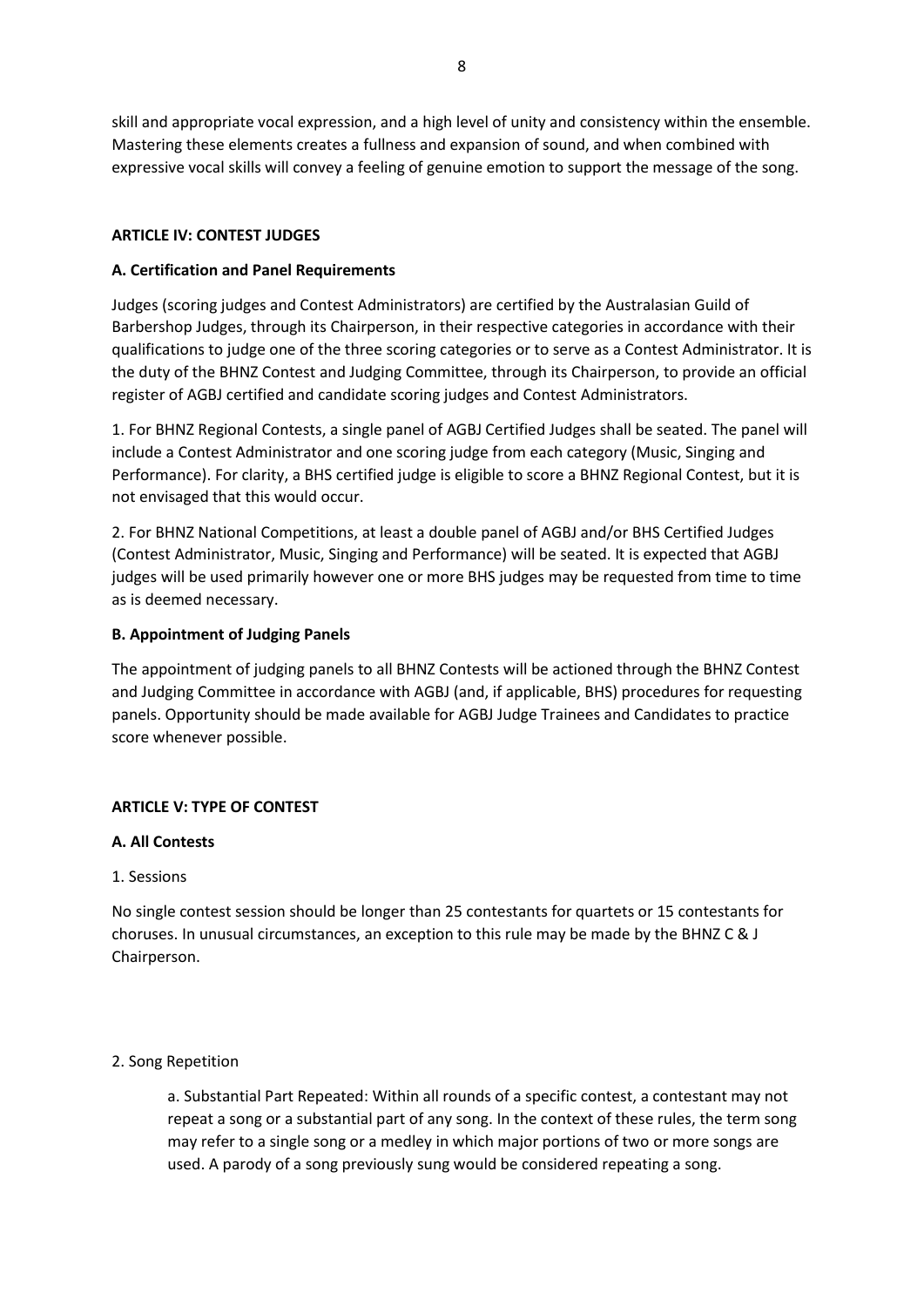b. Recommendation by Music Judge(s): A Music judge shall recommend forfeiture to the Contest Administrator if a contestant repeats a song or a substantial portion from one of its songs in another song. If there are two or more Music judges, the decision to forfeit must be unanimous.

c. Recommendation Unanimous: When the decision to forfeit is unanimous, the Contest Administrator shall record as zero the contestant's entire score in all categories for the repeated rendition of the song(s).

d. Recommendation Not Unanimous: When the decision to forfeit is not unanimous, the score(s) for the recommending judge(s) shall be recorded as zero.

## <span id="page-12-0"></span>**B. Regional Qualifying Contests**

<span id="page-12-1"></span>1. Number of Songs Required

Contestants will be judged on two different songs.

<span id="page-12-2"></span>2. Results

The highest scoring quartet in each Regional Contest Division will be declared the Regional Champion provided there were at least two competitors in the Contest Division. Quartets achieving the qualifying score and thereby qualifying for entry into the BHNZ National Contests will be announced.

## <span id="page-12-3"></span>**C. National Open, Men's, Mixed, Women's and International Preliminary Quartet Contests**

<span id="page-12-4"></span>1. Number of Songs Required

Contestants will be judged on four different songs in two appearances (semi-finals and finals).

## <span id="page-12-5"></span>2. Semi-Finals Round and Number in Finals

a. The semi-finals is an elimination round to reduce the number of quartets competing in the second or final round to no more than ten.

## <span id="page-12-6"></span>3. Ranking and Awards

a. Quartets in the final round will be ranked by combining the scores from the semi-final and final rounds. The highest scoring Quartet will be declared the BHNZ National Open Quartet Champion. The highest scoring quartet in the International Preliminary will be announced as the BHS International qualifier.

b. Medals will be presented to the top five quartets scoring over 70 in the Open Contest - Gold, Silver and 3 Bronze to  $1^{st}$  through  $5^{th}$  place in that order.

c. The quartet who achieves the highest score in the International Preliminary contest will automatically qualify to represent BHNZ and compete at the next BHS International Quartet Contest. Be sure to check the current Alliance Agreement and Memorandum of Understanding between the BHS and BHNZ.

d. Additional quartets wishing to be entered in the wild card pool for the next BHS International Quartet Contest may submit a performance video for consideration by the BHS through the BHNZ C & J Chairperson. Note should be taken, however, of the current target score as defined in the BHS Contest Rules. Also, see above.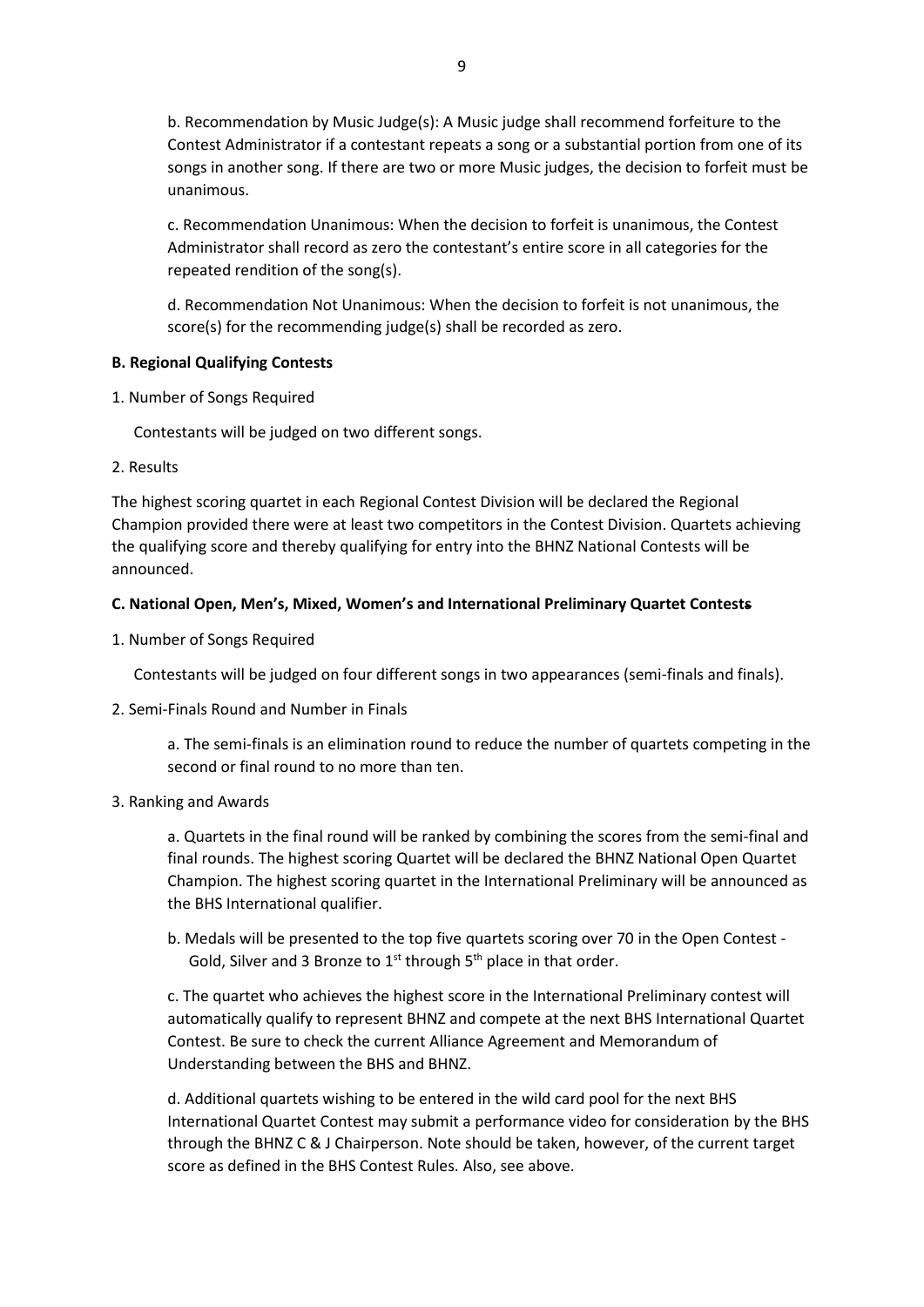e. Men's Quartet – Awards will be given to the top three quartets. The highest scoring Men's quartet shall be declared the BHNZ National Men's Quartet Champion.

f. Mixed Quartet – Awards will be given to the top three quartets. The highest scoring Mixed quartet shall be declared the BHNZ National Mixed Quartet Champion.

g. Women's Quartet – Awards will be given to the top three quartets. The highest scoring Women's quartet shall be declared the BHNZ National Women's Quartet Champion.

## <span id="page-13-0"></span>**D. National Senior and Novice Quartet Contests**

<span id="page-13-1"></span>1. Number of Songs Required

Contestants will be judged on two different songs in one appearance (semi-final round)

- <span id="page-13-2"></span>2. Ranking and Awards
	- a. Awards shall be presented to the top three quartets in each contest.
	- b. Senior Quartet

(1) The highest scoring senior quartet in the semi-final round shall be declared the BHNZ National Senior Quartet Champion.

(2) Special recognition shall be given to the competing quartet with the greatest number of cumulative years of age. Special recognition shall be given to the oldest individual participant.

(3) The highest scoring BHNZ Men's Senior Quartet automatically qualifies to compete in the following BHS International Seniors Quartet Contest in conjunction with the BHS Mid-Winter Convention. Should that quartet be unable to attend, the next best representative may be appointed in accordance with the current BHNZ/BHS MoU. Additional Senior Quartets wishing to be considered for the BHS International Senior Quartet Contest may submit a performance video for evaluations by the BHS through the BHNZ C&J Chairperson. Any representative must meet the minimum score currently set at 61%.

c. Novice Quartet

The highest scoring quartet in the semi-final round who meets the eligibility requirements for a Novice Quartet (see Article I. A. 3. above) will be presented with the BHNZ Novice Quartet award.

d. Iraia Te Whaiti Award (Audience Favourite)

(1) The Iraia Te Whaiti Award will be determined by public vote.

(2) Voting will take place based on the semi-final round only.

(3) Voting papers will be distributed and collected by an appointed committee organised by the current BHNZ Quartet Champion.

(4) Verified results are to be given to the Contest Administrator for inclusion in the presentation ceremony.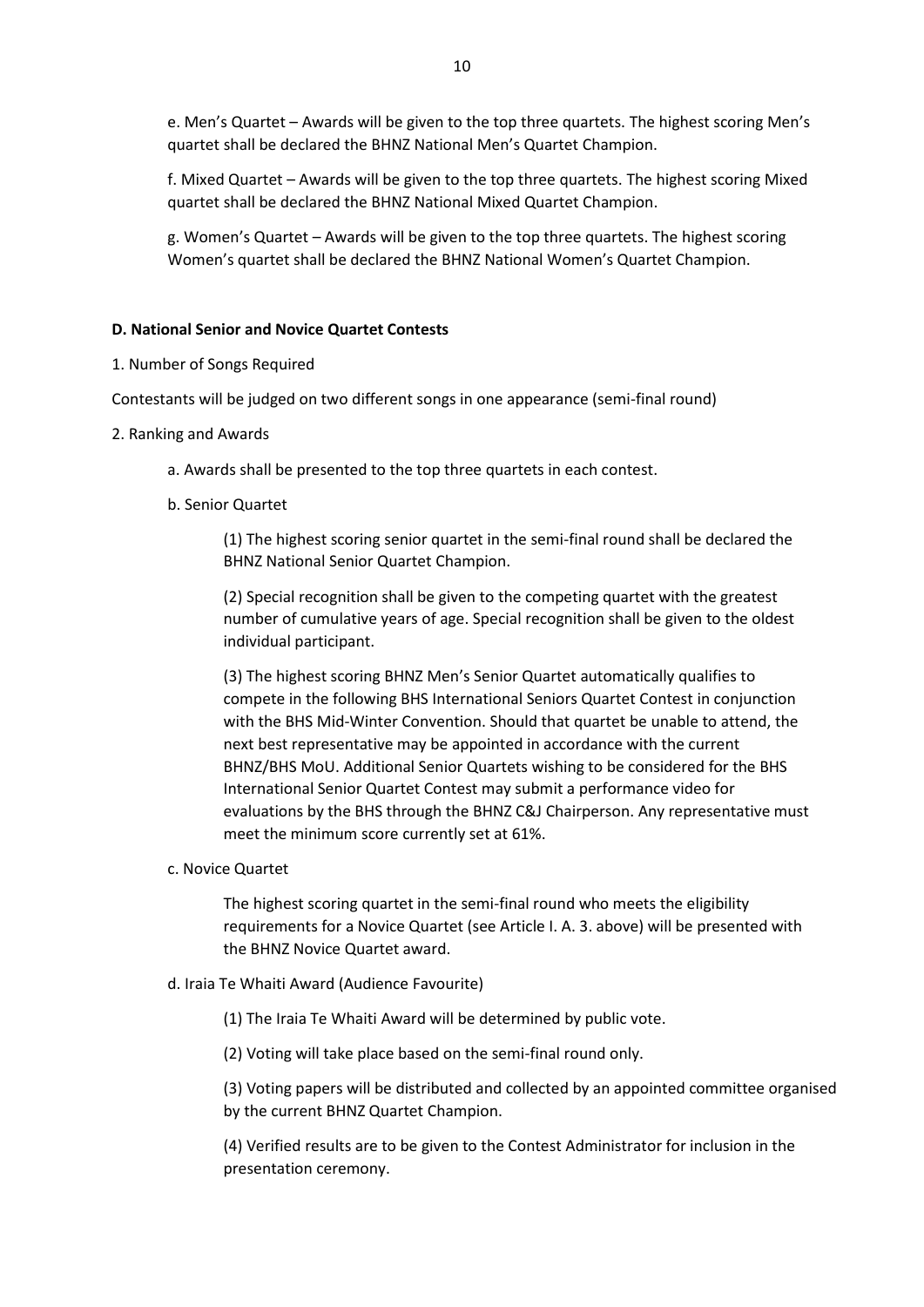(5) The quartet gaining the most votes will hold the trophy until the next BHNZ National Competition.

e. John Buckley Award (Most Improved Quartet)

(1) The John Buckley Award will be presented to the quartet whose average score in the semi-final round of the BHNZ National Quartet Contest shows the greatest improvement from the semi-final round of the previous BHNZ National Quartet Contest.

(2) Quartets that did not compete in the previous year's contest are not eligible for this award.

(3) In case of a tie, the tie shall be broken in accordance with Article VII C of these rules. If the tie still stands, duplicate awards will be given.

(4) It should be noted that, if no quartet improves from the previous BHNZ Quartet Contest, the John Buckley Award will not be presented.

#### <span id="page-14-0"></span>**E. BHNZ National Open, Men's, Mixed and Women's Chorus Divisions**

<span id="page-14-1"></span>1. Number of Songs Required

Choruses are judged on two different songs in one appearance.

- <span id="page-14-2"></span>2. Ranking and Awards
	- a. Open Division

(1) The highest scoring chorus will be declared the BHNZ National Open Chorus champion and be awarded the BHNZ Champion Open Chorus Trophy.

(2) Medals will be presented to the individual chorus members, the Musical Director plus one coach of each of the top three choruses, provided they attain the minimum standard average score set by the BHNZ Board in consultation with the BHNZ C & J Committee. The current minimum average score is 70%.

(3) The Open Champion chorus will be eligible to petition through the BHNZ C&J Chairperson for an invitation to participate in the BHS International Chorus Contest. If an invitation is received, the chorus will be subject to the BHS eligibility rules as outlined in the Alliance Agreement and Memorandum of Understanding between BHNZ and the BHS.

#### b. Men's Chorus Division

(1) The highest scoring Men's Chorus (See Article I. B. 4 for eligibility) will be declared the BHNZ National Champion Men's Chorus provided there are at least two competitors in the Men's Chorus Division. If not, no Champion will be declared.

(2) Medals will be awarded to the top three (maximum) Men's Choruses.

c. Mixed Chorus Division

(1) The highest scoring Mixed Chorus (See Article I. B. 4 for eligibility) will be declared the BHNZ National Champion Mixed Chorus provided there are at least two competitors in the Mixed Chorus Division. If not, no Champion will be declared.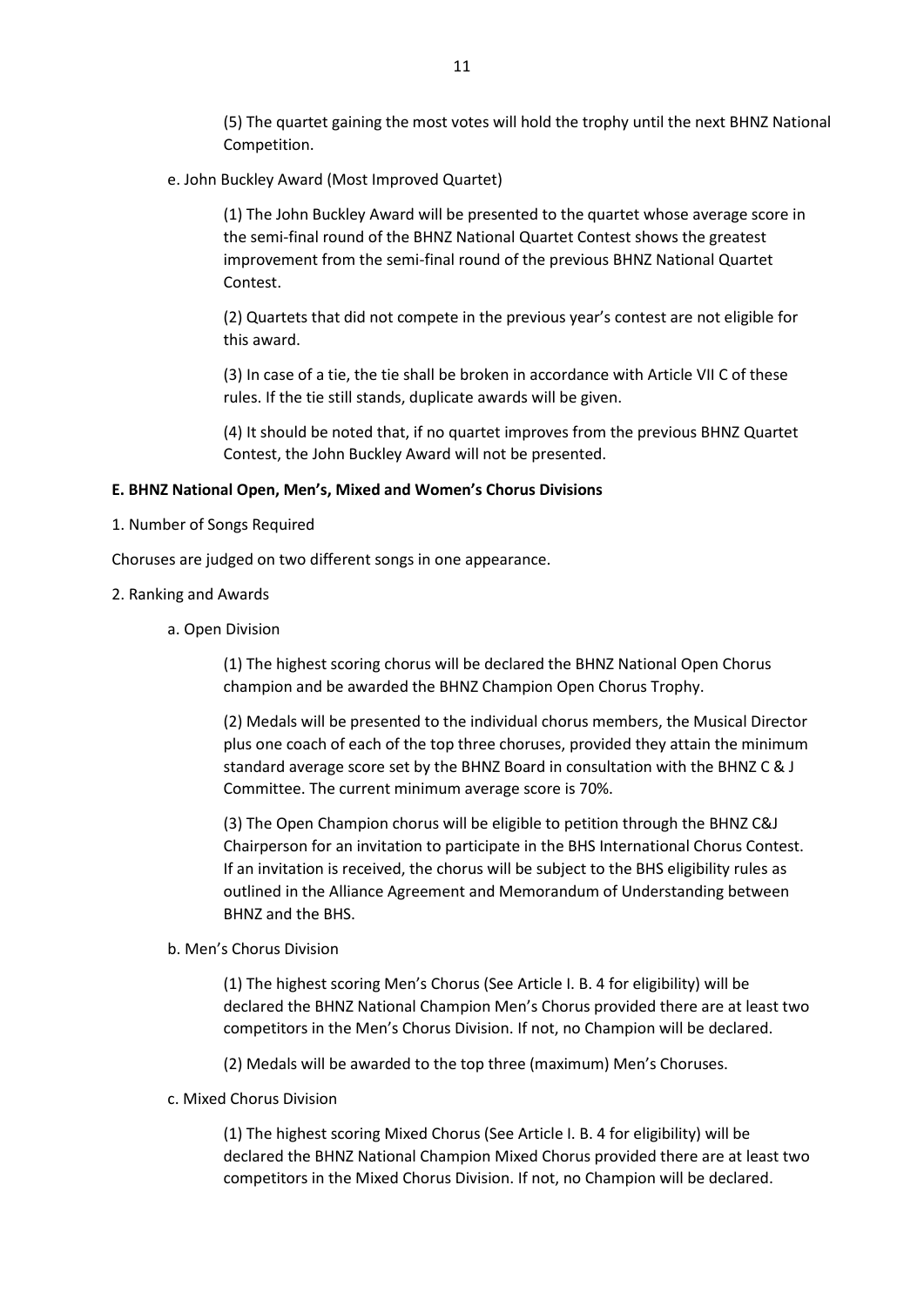(2) Medals will be awarded to the top three (maximum) Mixed Choruses.

d. Women's Chorus Division

(1) The highest scoring Women's Chorus (See Article I. B. 4 for eligibility) will be declared the BHNZ National Champion Women's Chorus provided there are at least two competitors in the Women's Chorus Division. If not, no Champion will be declared.

(2) Medals will be awarded to the top three (maximum) Women's Choruses.

e. Small Chapter Chorus Division

(1) The highest scoring Small Chapter Chorus (See Article I. B. 4 for eligibility) will be awarded the Manawatunes Trophy for the Champion Small Chapter Chorus.

(2) Medals will be awarded to the top three Small Chapter Choruses.

f. Most Improved Chorus

(1) The Most Improved Chorus Plaque will be presented to the chorus whose average score shows the greatest improvement from the previous BHNZ Chorus Contest.

(2) Choruses that did not compete in the previous year's contest are not eligible for this award.

(3) If two or more choruses tie for this award, each chorus will receive a certificate and will share the Most Improved Chorus Plaque for the year.

(4) It should be noted that, if no chorus improves from the previous BHNZ Chorus Contest, the Most Improved Chorus Plaque will not be presented.

## <span id="page-15-0"></span>**ARTICLE VI: OFFICIAL RESULTS**

#### <span id="page-15-1"></span>**A. Official Scoring Summary**

#### <span id="page-15-2"></span>1. Contents

An official scoring summary will show the contest date and location, the scores for each song in each division for each eligible contestant, the total score for each eligible contestant, the names of the songs, and the names of the official panel members.

#### <span id="page-15-3"></span>2. BHNZ Contests

For all BHNZ Contests an official scoring summary will be published by the Contest Administrator immediately following the announcement of winners and/or qualifiers. A scoring summary for eliminated quartets may be published by the Contest Administrator following the conclusion of the elimination round.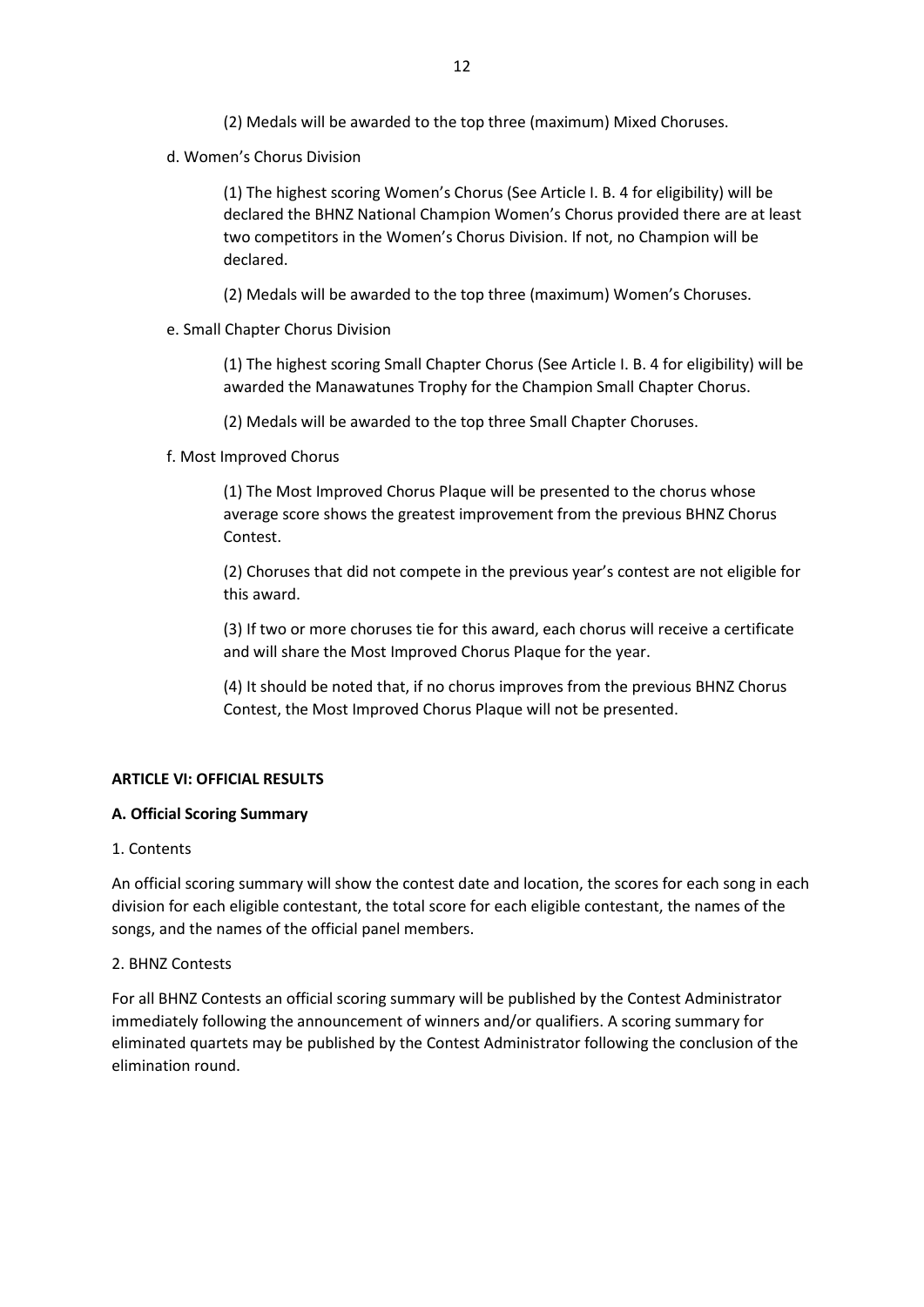## <span id="page-16-0"></span>**ARTICLE VII: RANKING OF CONTESTANTS**

## <span id="page-16-1"></span>**A. Ranking**

Contestants will be ranked in accordance with the cumulative total scores of points awarded by the judging panel.

## <span id="page-16-2"></span>**B. Scores**

<span id="page-16-3"></span>1. Reporting After Performance

The judges will report their scores to the Contest Administrator immediately following each contestant's performance.

## <span id="page-16-4"></span>2. Statistical Variances

During each contest round the Contest Administrator will notify each category if any statistical variances exist (where one score is statistically higher or lower than the rest of the panel for a song). The judges in that category will review their notes and all scores provided by the panel for either song in the performance. At that time, the judges in that category can change their scores for either song or leave them stand. The Contest Administrator will make any changes indicated and thereafter the scores are official. (See Position Paper IX. Statistical Variances in the [BHS Contest and Judging](https://files.barbershop.org/PDFs/Contests-Judging/CJ_Handbook.ver_13.2_Jun_2020.pdf)  **[Handbook](https://files.barbershop.org/PDFs/Contests-Judging/CJ_Handbook.ver_13.2_Jun_2020.pdf)** for more details).

## <span id="page-16-5"></span>**C. Ties**

## <span id="page-16-6"></span>1. Ties Broken

A tie for any place will be broken by ranking the contestants according to their overall scores in the Singing category or, only if that does not break the tie, according to their overall scores in the Performance category. If a tie still exists, the tie will stand.

## <span id="page-16-7"></span>2. Medals

When a tie occurs, any medal(s) specified in Article V that immediately follow(s) the tie ranking will not be awarded e.g. With a tie for 2<sup>nd</sup>, medals are awarded to 1, 2, 2.

## <span id="page-16-8"></span>**D. Ineligibility/Disqualification**

## <span id="page-16-9"></span>1. Re-ranking

In the event a contestant is declared ineligible or disqualified for any rule violation after the results are announced or published, their rank order shall be filled by the next ranked contestant and a revised official scoring summary will be published accordingly. All remaining lower-ranked contestants will have their rank order adjusted accordingly.

## <span id="page-16-10"></span>2. Return and Redistribution of Medals and Awards

If the disqualified or ineligible contestant was given a medal or other award as one of the top-ranked competitors in a contest, all members of the disqualified quartet or chorus must return the awards to BHNZ for award to the appropriate contestant.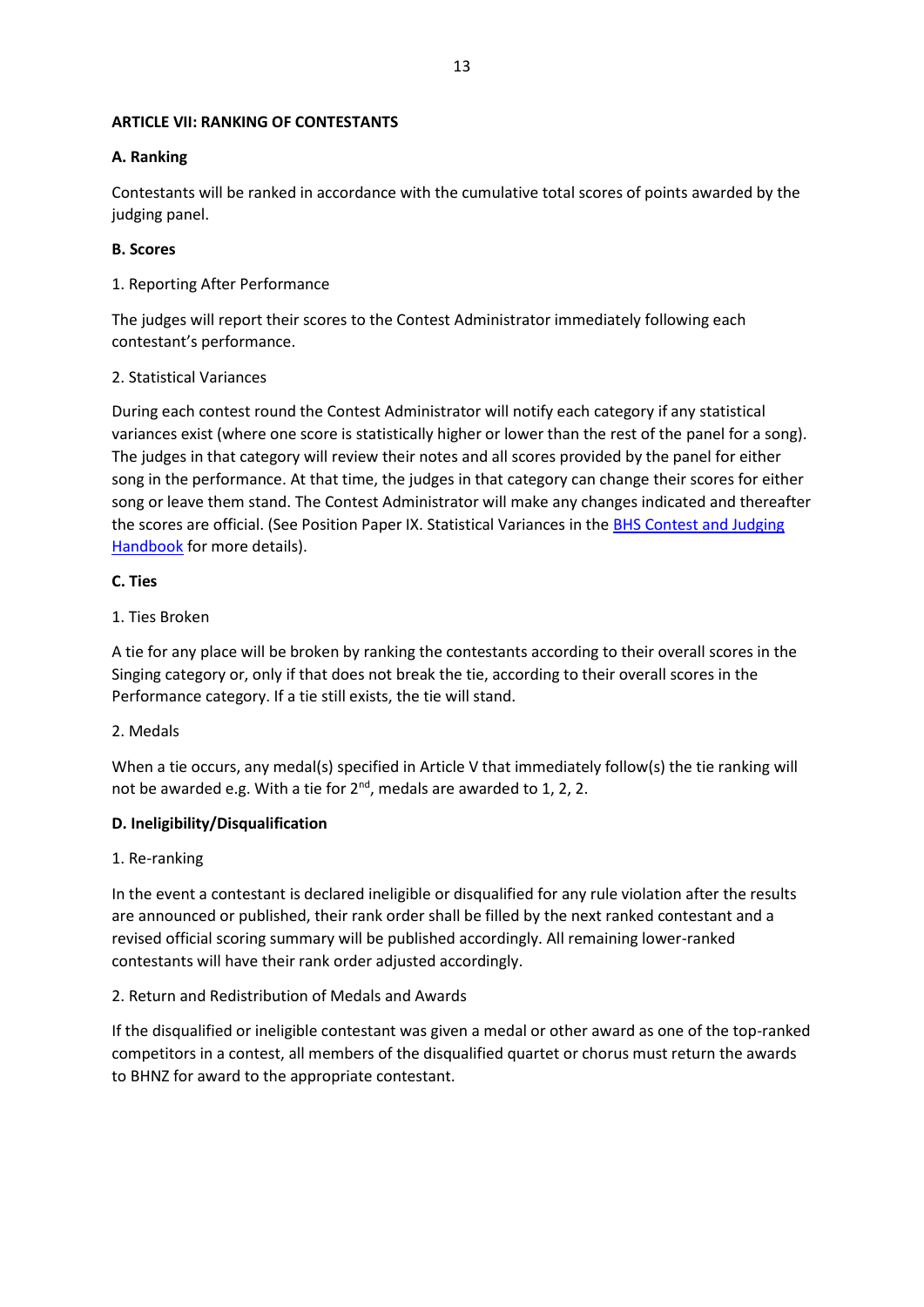### <span id="page-17-0"></span>**ARTICLE VIII: ORDER OF APPEARANCE**

### <span id="page-17-1"></span>**A. Contestants' Order of Appearance (OOA)**

#### <span id="page-17-2"></span>1. Draw for Singing Order; Excused Absence

The order of appearance will be assigned by random draw. Contestants will sing in the order in which their names are drawn. However, owing to circumstances beyond the control of the contestant the Contest Administrator or the BHNZ C & J Chairperson may excuse an appearance other than in assigned order.

a. During contest: The Contest Administrator will determine whether to give an excused contestant the opportunity to appear after all other contestants in that contest session.

b. Prior to the contest: The BHNZ C & J Chairperson may equitably determine a modification to the order of appearance for reasons beyond the control of the contestants.

#### <span id="page-17-3"></span>**B. Unexcused Absence**

Any contestant, not excused, that fails to perform in its assigned order of appearance will be penalized. The Contest Administrator will assess a penalty of five points per scoring judge. A penalized contestant will have the opportunity to appear after all other contestants in that contest session.

#### <span id="page-17-4"></span>**C. OOA In Case of Absences by Multiple Contestants**

If there are two or more excused or penalized contestants, their order of appearance will be determined by the Contest Administrator.

#### <span id="page-17-5"></span>**D. Failure to Appear During Round**

Any contestant that fails to appear in any round will not be eligible to compete in any subsequent round in that contest.

#### <span id="page-17-6"></span>**E. Request to Sing First in the BHNZ Chorus Contest**

#### <span id="page-17-7"></span>1. Written Request Prior To Draw

A chorus participating in the chorus contest may request in writing to the BHNZ C & J Chairperson that it be permitted to sing at the beginning of the contest. Such a request must be made and received prior to the draw being made.

#### <span id="page-17-8"></span>2. Multiple Requests

If more than one chorus requests to sing at the beginning of the contest, an initial drawing will be held among those choruses to determine the order in which those choruses will sing at the beginning of the contest.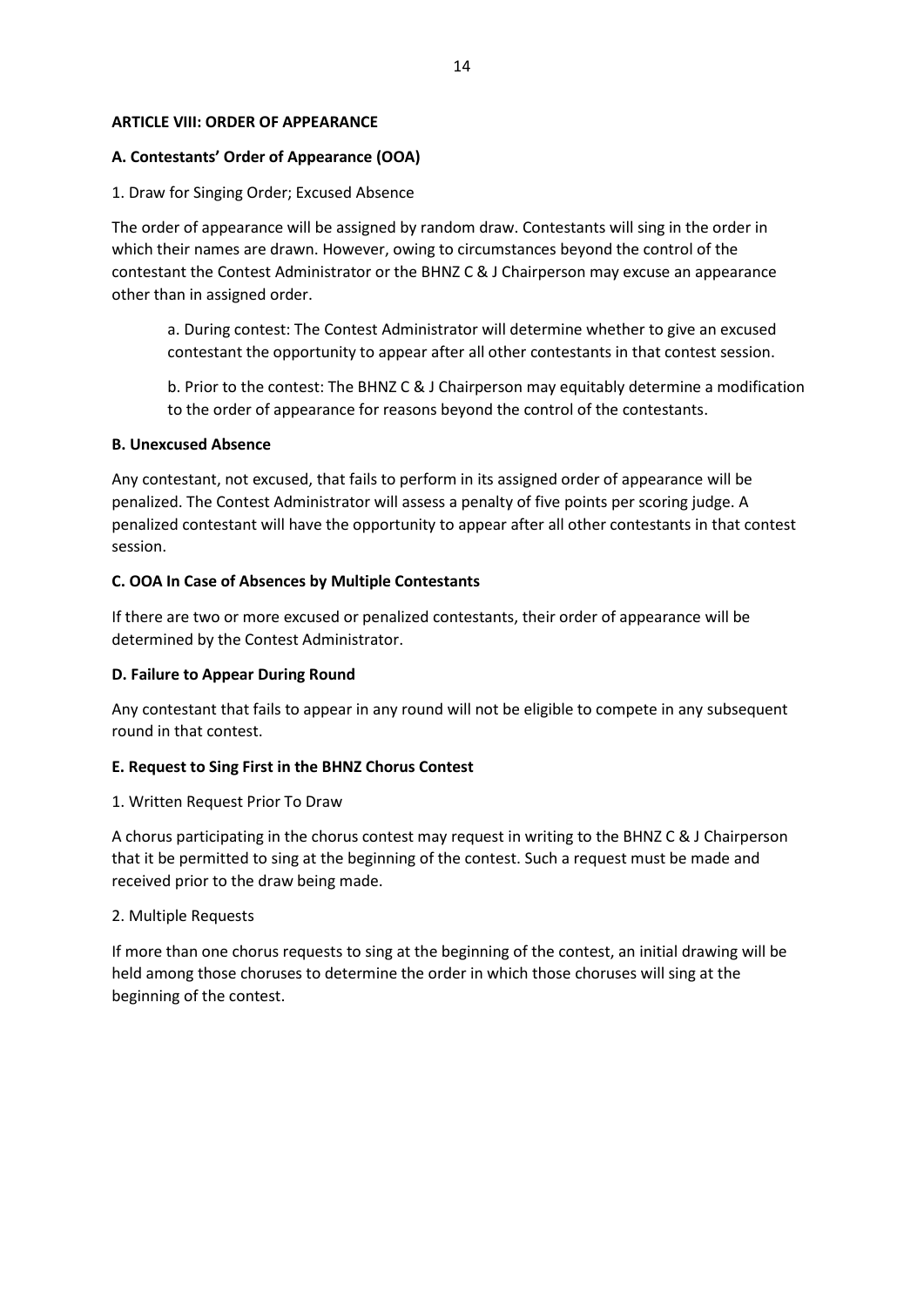#### <span id="page-18-0"></span>**ARTICLE IX: SONGS AND ARRANGEMENTS**

## <span id="page-18-1"></span>**A. Songs**

#### <span id="page-18-2"></span>1. Barbershop Style

All songs performed in contest must be arranged in the barbershop style. [See style definition in Chapter 2 of the [BHS Contest and Judging Handbook.](https://files.barbershop.org/PDFs/Contests-Judging/CJ_Handbook.ver_13.2_Jun_2020.pdf)] A song performed in contest must be in good taste, be neither primarily patriotic nor primarily religious in intent, and have a melody and harmony consistent with the barbershop style.

a. Jurisdiction, Adjudication and Penalties: Songs not consistent with the barbershop style will be adjudicated in terms of the quality of the performance by the Music judge(s). Actions by any contestant that are not in good taste will be adjudicated in terms of the quality of the performance by the Performance judge(s). Violation of the provision relating to patriotic or religious intent will result in penalties up to and including forfeiture by the Performance judges(s) only.

#### <span id="page-18-3"></span>2. Unaccompanied

Songs must be sung without any kind of musical accompaniment and without instrumental introduction, interlude, or conclusion. The latter provision applies to both the entire performance and each individual song. Violation of this provision will result in penalties up to and including forfeiture by the Music judges(s).

#### <span id="page-18-4"></span>3. Chorus Subunits

In chorus contest performances of songs, selected use of a soloist, duet, trio or quartet is acceptable as long as it is brief and appropriate. At no time should the musical texture exceed four parts. The spoken word, brief and appropriate, is not considered an additional "part" in this context. Compliance with this provision will be adjudicated in terms of the quality of the performance by the Music judge(s).

#### <span id="page-18-5"></span>**B. Copyright Compliance**

Contestants must comply with the copyright law in the acquisition, arranging and learning, of songs for contest. Violations of this article relating to copyright law compliance are subject to post-contest action deemed appropriate by the BHNZ C & J Chairperson.

## <span id="page-18-6"></span>**ARTICLE X: SOUND EQUIPMENT AND STAGE SETTING**

#### <span id="page-18-7"></span>**A. Equipment**

#### <span id="page-18-8"></span>1. Provision and Operation; Monitor Speakers Permitted

The best possible sound equipment will be provided, if needed, by hosts of convention/contests. Monitor speakers are permitted. Sound equipment should be operated by a competent operator.

#### <span id="page-18-9"></span>2. Testing and Approval

The stage setting will be set up sufficiently in advance of the starting time of the contest so that the sound equipment and lighting may be tested under the supervision of the Contest Administrator. The contest will not start until the Contest Administrator has given his approval.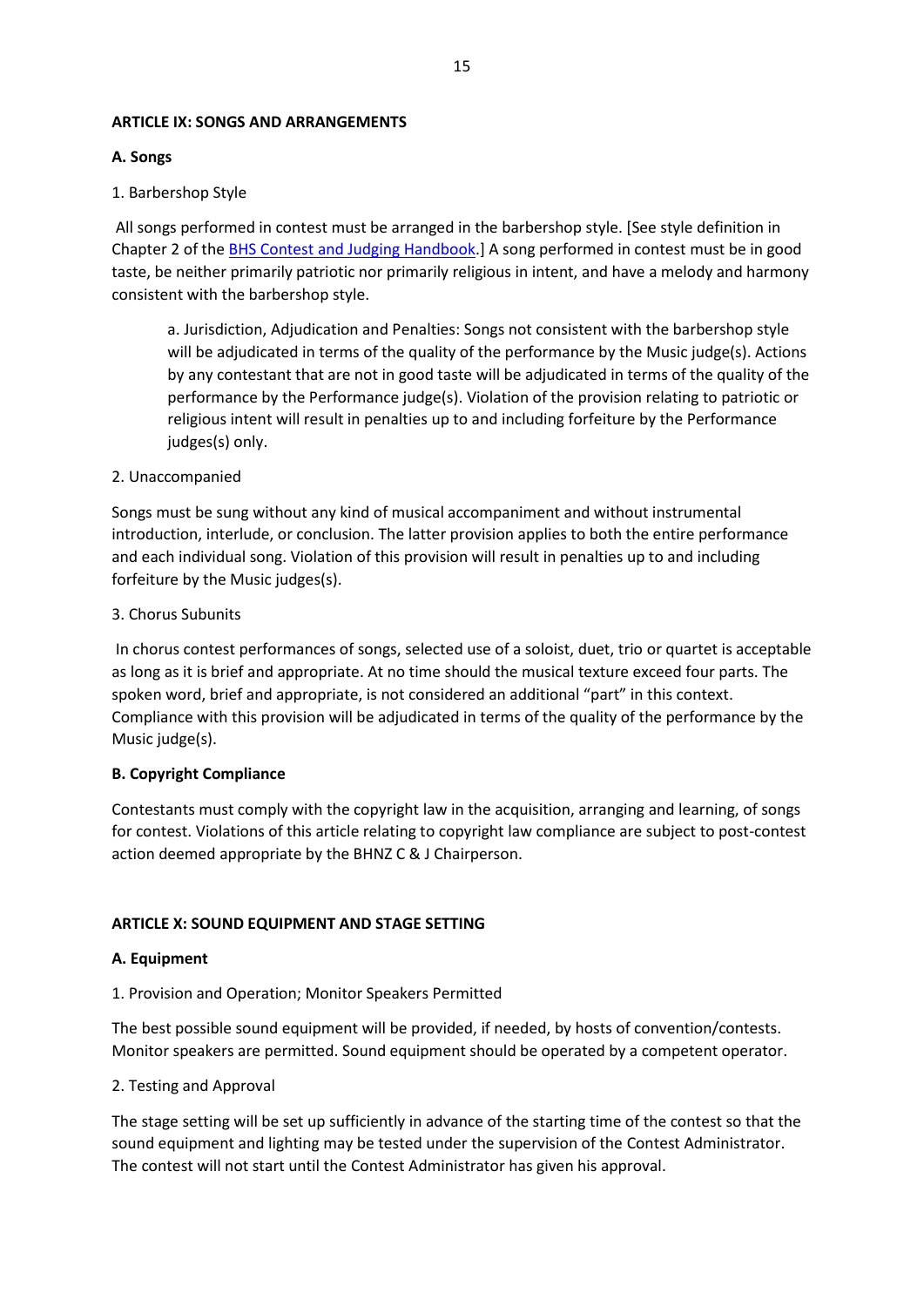### <span id="page-19-0"></span>**B. Restrictions and Exception**

#### <span id="page-19-1"></span>1. Own Equipment

Contestants may not use their own equipment to electronically amplify or alter their voices.

#### <span id="page-19-2"></span>2. Offstage Use of House System

Contestants may not make offstage use of the house sound system.

<span id="page-19-3"></span>3. Recorded Music or Spoken Word; Electronic Enhancement

Nothing in this rule shall be interpreted to permit the use of recorded music (including singing) and/or recordings of the spoken word. Nothing in this rule shall be interpreted to permit the use of technology to enhance the performance electronically.

<span id="page-19-4"></span>4. Electronic Pitch and Brief Effects

Contestants may use electronic means independent of the house system to take pitch or to provide limited, brief, and relevant sound effects.

## <span id="page-19-5"></span>**C. Jurisdiction and Penalties**

Violations of Article X are subject to penalties up to and including forfeiture by the Singing judge(s).

#### <span id="page-19-6"></span>**ARTICLE XI: STAGING**

#### <span id="page-19-7"></span>**A. Restrictions**

#### <span id="page-19-8"></span>1. Non-Members

Persons who are not members of the competing chorus or quartet may not appear on stage during the performance. Violation of this rule in contest will result in being declared ineligible and disqualified. (See Article I for membership eligibility/violations.)

## <span id="page-19-9"></span>2. Bad Taste

Actions by any contestant that are deemed suggestive, vulgar, or otherwise not in good taste will not be allowed. In addition to adjudication by the Performance judge(s), the performance may be stopped by the Contest Administrator per Article XIV. A. 1. c.

## <span id="page-19-10"></span>**B. Jurisdiction and Adjudication**

The Performance judge(s) will have jurisdiction over issues of staging. (See the Performance Category Description in th[e BHS Contest and Judging Handbook](https://files.barbershop.org/PDFs/Contests-Judging/CJ_Handbook.ver_13.2_Jun_2020.pdf) for a discussion of unacceptable staging.) Actions by any contestant that are not in good taste will be adjudicated in terms of the quality of the performance by the Performance judge(s).

#### <span id="page-19-11"></span>**C. BHNZ Chorus Contest**

## <span id="page-19-12"></span>1. Props

a. Restrictions: If props and/or stage enhancements are to be used, they must be simple enough that at most two people can carry and set them up, and they must be freestanding.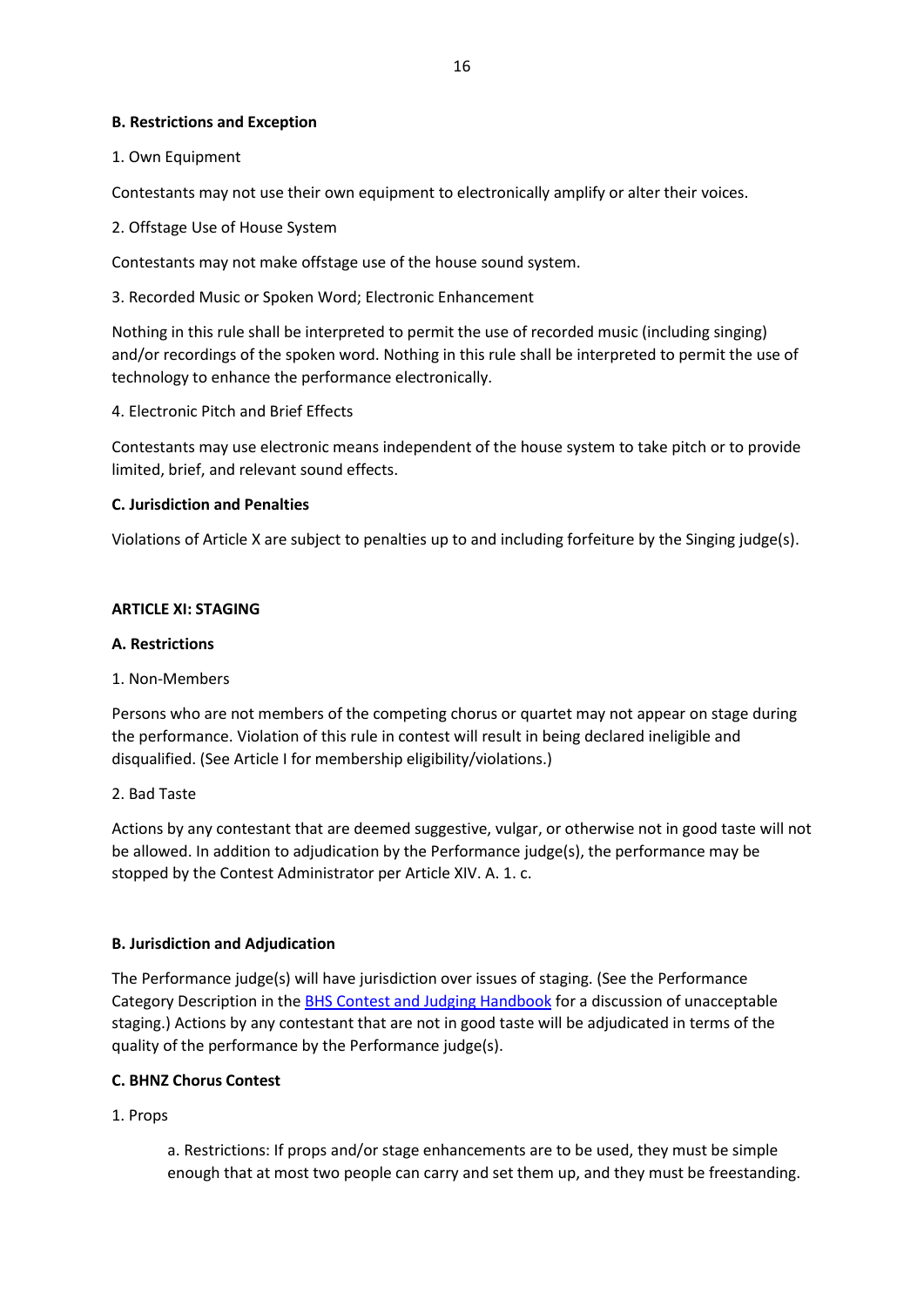- (1) Nothing can be attached to or leaned against the riser (back) safety rails.
- (2) No extensions to the end risers are permitted.
- (3) At no time are competitors allowed behind the risers.
- (4) No props or stage enhancements can be used that may contravene local fire and safety codes (open flame, fireworks, open water other than in a glass or pitcher, etc.)

b. Penalty: Violations of the preceding will result in a penalty of five points per song per scoring judge (150 points from the composite score earned by the performance). The stage crew, with the concurrence of the panel Chairperson, will make this determination.

- c. Financial liability
	- (1) Any use of props and/or stage enhancements that damages microphones and/or lights will result in the chorus or quartet being held financially responsible to BHNZ for the replacement in kind of the damaged equipment.
	- (2) Any use of props and/or stage enhancements that results in alteration to the condition of the stage and/or house and requires additional labour to rectify the stage and/or house to its pre-performance condition will result in the chorus or quartet being held financially responsible to BHNZ for the total cost of the labour incurred.
- <span id="page-20-0"></span>2. Clean-up

a. Restrictions: Confetti and similar small material that requires extensive clean-up is banned from use in both chorus and quartet contests. Other materials which are difficult to clean-up (requiring mops, brooms, vacuum cleaners, etc.) are strongly discouraged from the stage.

b. Penalty: Any clean-up longer than 60 seconds will result in a penalty of five points per song per scoring judge (60 points from the composite score earned by the performance). This does not include the pick-up of coats, tables, vests, etc., that do not require further cleaning. Time will begin from the start of the clean-up effort and kept by the stage crew, with the concurrence of the panel Chairperson. At no time are competitors allowed behind the risers during clean-up.

#### <span id="page-20-1"></span>**ARTICLE XII: NON-SINGING COMMENT/DIALOGUE**

#### <span id="page-20-2"></span>**A. Spoken comments**

Non-singing dialogue is generally not a part of a contest performance. However, brief comments made with supporting visual communications may be permitted more clearly to establish mood/theme, to assist the transition of packaged songs, or to add to the effect of closure of mood/theme.

#### <span id="page-20-3"></span>**B. Adjudication**

Spoken words deemed to be excessive or detrimental to the performance shall be adjudicated in terms of the quality of the performance by the Performance judge(s).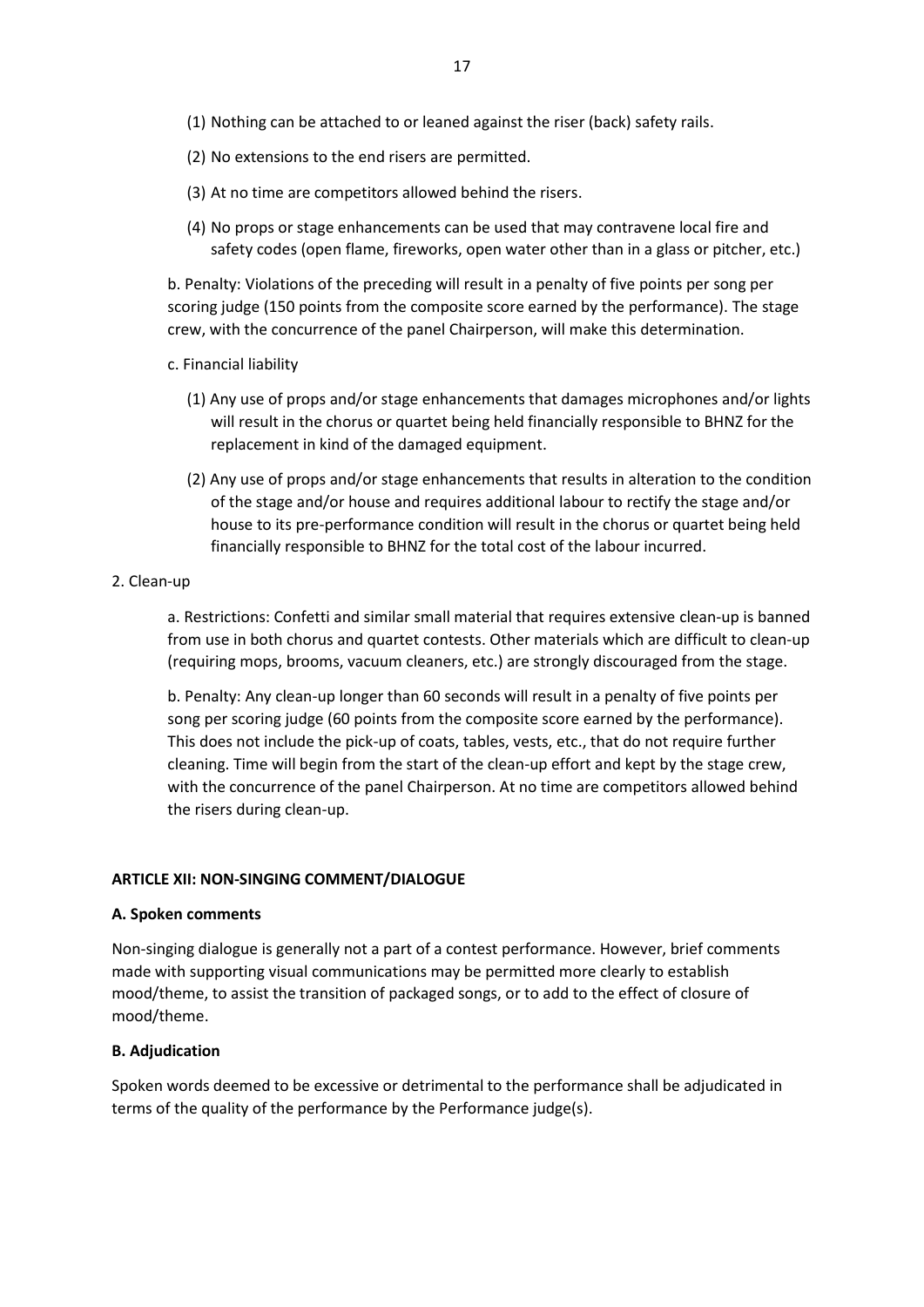#### <span id="page-21-0"></span>**ARTICLE XIII: PENALTIES AND FORFEITURES**

## <span id="page-21-1"></span>**A. Forfeiture**

A scoring judge indicates forfeiture by awarding a score of zero. Forfeiture or any penalty is appropriate only when specifically provided for in these rules.

## <span id="page-21-2"></span>**B. Inclusion in Official Scoring Summary**

Penalties and forfeitures will be published as part of the official scoring summary, with citation of the rule that was violated, if appropriate.

## <span id="page-21-3"></span>**C. No Public Announcement**

There will be no public announcement of any penalty or forfeiture.

## <span id="page-21-4"></span>**ARTICLE XIV: OPERATION OF CONTEST**

## <span id="page-21-5"></span>**A. Contest Administrator**

<span id="page-21-6"></span>1. Responsibility and Authority

a. Authority for Contest Operation: Once the contest begins, and until the contest results are determined, the Contest Administrator is completely in charge of the operation of the contest.

b. Contest Environment: The Contest Administrator is responsible for ensuring that the contest environment is as fair and consistent as possible for all contestants. Action on environmental issues will consider contestants, audience, and panel, in that order of priority.

c. Stopping Performance and Rescheduling

(1) Sole Authority: The Contest Administrator alone has the authority to stop the performance and judging and reschedule part or all of the performance later in the contest.

(2) Repeat Performance: At his sole discretion, the Contest Administrator may allow a contestant to repeat part or all of a performance later in the contest.

(3) Cancellation and Rescheduling: If the Contest Administrator must cancel a round or an entire contest, that round and/or contest will be rescheduled by the Contest Administrator in conjunction with the appropriate administrative body supervising the contest. In making these decisions, the Contest Administrator will consult with scoring judges as appropriate.

## <span id="page-21-7"></span>**B. Announcements**

Announcement of the results of the contest will be the responsibility of the Contest Administrator and the BHNZ Contest & Judging Committee Chairperson.